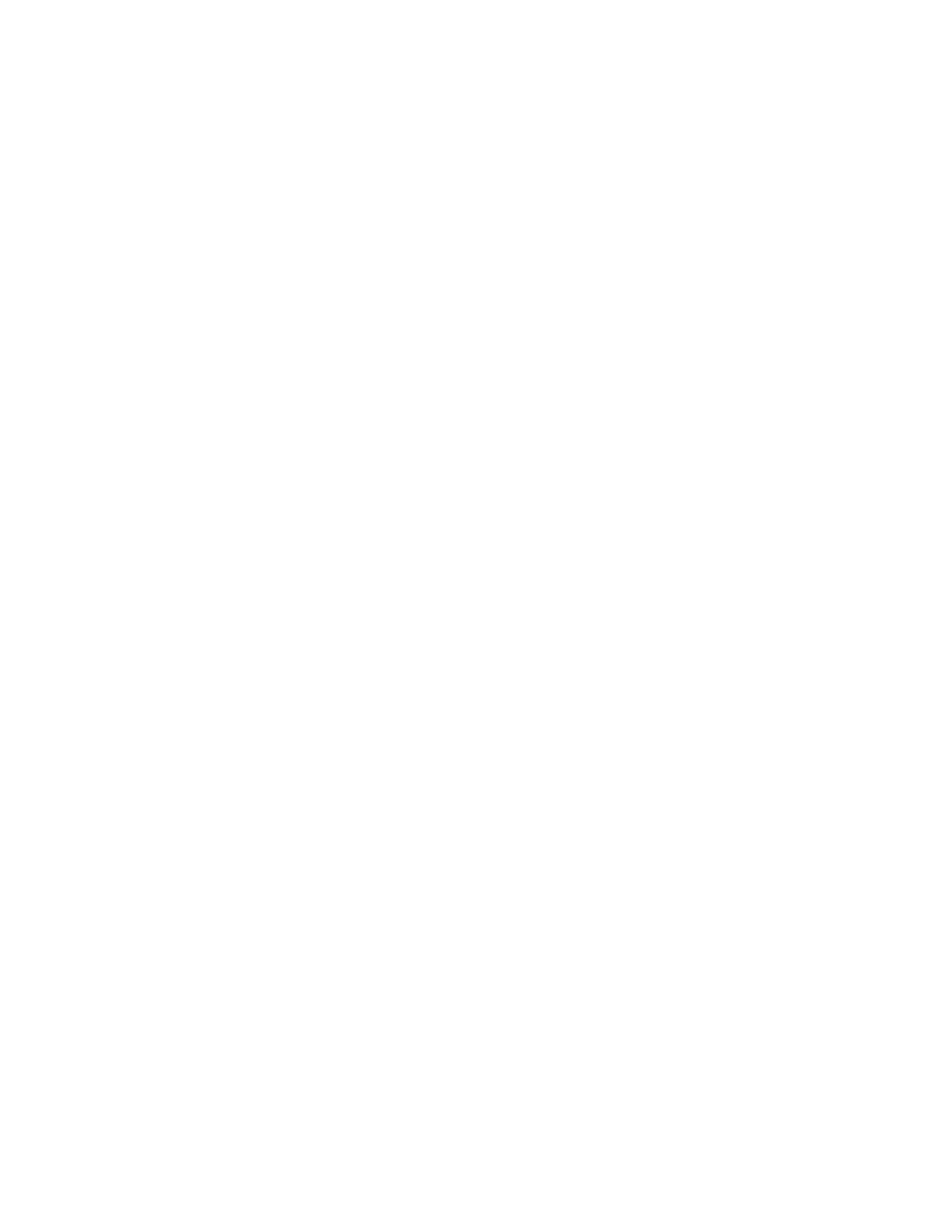# V. Time Series of Cross Sections

Economic models of the determinants of fertility tend to be formulated and tested in static terms. Parents are viewed as deciding in a single period on the appropriate number of births needed to yield them an optimal lifetime number of children. Though these abstractions have proved a powerful generalizing device where none has existed before, little attention has been given to the question of what economic theory and statistical techniques can say about models of dynamic behavior that might be confirmed or refuted by empirical evidence (Nerlove 1972a). Reproductive behavior occurs sequentially, and the constraints on childbearing exert diverse influences on many other areas of economic and demographic decision making in the household sector. Exploration of the time dimension of this process and its complex ramifications on other household choices is warranted.

BIRTI<br>
W.<br>
Econe and<br>
period optim<br>
prove little<br>
and s migh<br>
migh Repre<br>
bearii demo<br>
time houss<br>
In rates<br>
was chang<br>
adval<br>
chang adval<br>
chang<br>
Discr<br>
duce<br>
birth repro<br>
that more<br>
and exail:<br>
lation<br>
more and exail:<br>
l In the preceding section, cross-sectional variation in the level of birth rates was analyzed, although the implicit economic model set forth earlier was framed in terms of completed lifetime fertility. This unavoidable change in the measurement of the dependent variable provides certain advantages, however, when the temporal dimension of parent reaction to changing economic and demographic constraints is the object of analysis. Discrete lags between fertility and the explanatory variables were introduced to approximate the average time for reproduction to respond and for birth control information to take effect. But the stochastic nature of the reproductive process and the numerous neglected features of the individual that could affect reaction times suggest that a *distributed* lag would be more appropriate to the study of changes in fertility. Yet identification and estimation of these lag structures are difficult because of the limited availability of time-series information and the strong positive serial correlation of such relevant characteristics of regional populations as wages, nonhuman wealth, industrial structure, and schooling. 273<br>
OFTRI RATES OF TAIWAN<br>
273<br>
273<br>
Comonic models of the determinants of feedility tend to be formulated<br>
comonic models of the determinants are viewed as deciding in a single<br>
christial on the appropriate umber of birt

The cross-sectional findings in Section IV are, as a result, not to be interpreted as estimates of tbe impact of slowly changing environmental constraints on birth rates during the 3-year lag interval. For example, the systematic portion of the regime of mortality is determined by such slowly changing factors as long-term investments in public health, sanitation, water supplies, transportation, geography, climate, and socioeconomic characteristics of the population; thus interregional differences in child mortality contain a relatively stable component over time. High positive serial correlation in regional differences in mortality implies that crosssectional observations on mortality in any single time period contain substantial information about the interregional differences that existed 5, 10, and perhaps even 20 years earlier (see Griliches [1961] for a discussion

 $\cdot$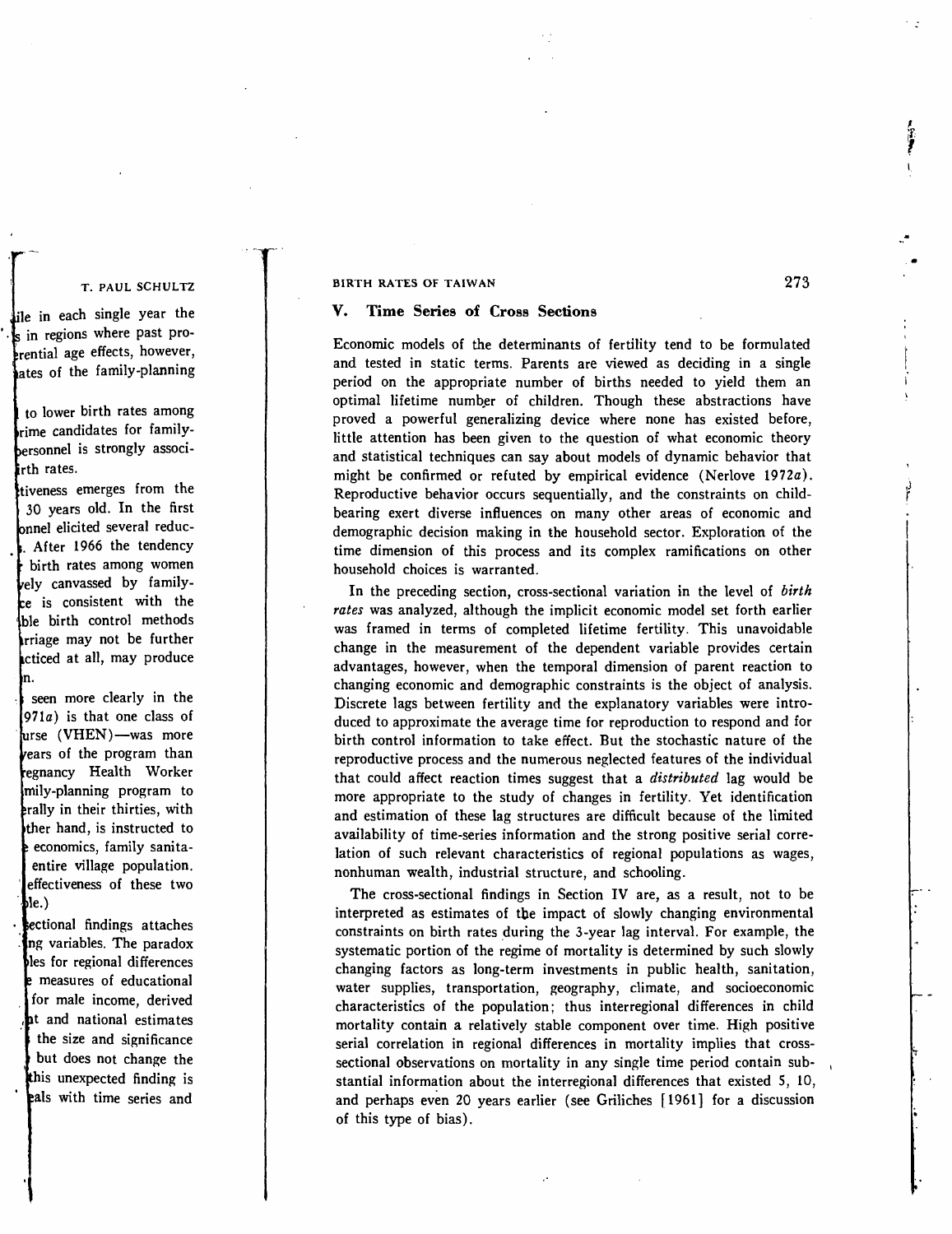$\epsilon^{\prime}$ 

The estimates from cross sections using discretely lagged levels will tend to understate long-run responses because a single annual observation approximates the appropriate weighted distribution of past observations with substantial error. On the other hand, a discrete 3-year lag overstates short-run responses and creates the erroneous impression that the estimated response would occur in 3 years, whereas in all likelihood it would take longer. To improve the temporal specification and estimation of the dynamic behavioral relationship accounting for reproductive behavior, one needs the combined information of time series and cross sections. Below, I report estimates from the pooled time series of cross sections, assuming a Nerlovian two-component model of the stochastic structure of the disturbance (Nerlove 1971a). Then, first-differences of the cross section are estimated and related to disequilibrium in the family formation process.

### Two-Component Model of Disturbances

The statistical properties of the estimates of equation (1) are determined by the nature of the disturbances in the model,  $e_{it}$ , where i refers to region. The disturbance term presents both the net effects of numerous factors that have unavoidably been omitted from the analysis and errors of measurement and approximation in the form of the behavioral relationship. It is reasonable to assume that many of these effects are specific to regions and relatively time-invariant. As a first approximation, then, the disturbance term might be decomposed following Nerlove (1971b) into two independent elements, a region-specific time-invariant effect,  $\mu_i$ , and a region- and time independent effect,  $v_{it}$ . The stochastic structure for the disturbance in equation (1) might then be expressed:

$$
E e_{ii}e_{i'i'} = \begin{cases} \sigma^2 = \sigma_\mu{}^2 + \sigma_\nu{}^2, i = i', t = t' \\ \sigma_\mu{}^2, \qquad i = i', t \neq t' \\ 0, \qquad \qquad , \text{otherwise,} \end{cases}
$$

 $E e_{it} = 0$ , all *i* and *t*.

Let the parameter  $\rho = \sigma_{\mu}^2/\sigma^2$  be defined as the proportion of the variance of the disturbances accounted for by the region-specific component. It may be shown (Nerlove 1971a) that generalized least squares for a model with this form of variance-covariance matrix amounts to using transformed values of the variables, which are a weighted combination of the original observations and the deviations from regional means. These weights can be expressed as a simple function of  $\rho$ . Several methods for estimating  $\rho$  have been considered; the two-stage method used here appears to show least bias, least mean-square error, and greatest overall robustness against specification error (Nerlove 1971 $b$ ). The procedure has been used by Schultz (1967) and Nerlove and Schultz (1970) in the study of birth rates in Puerto Rico.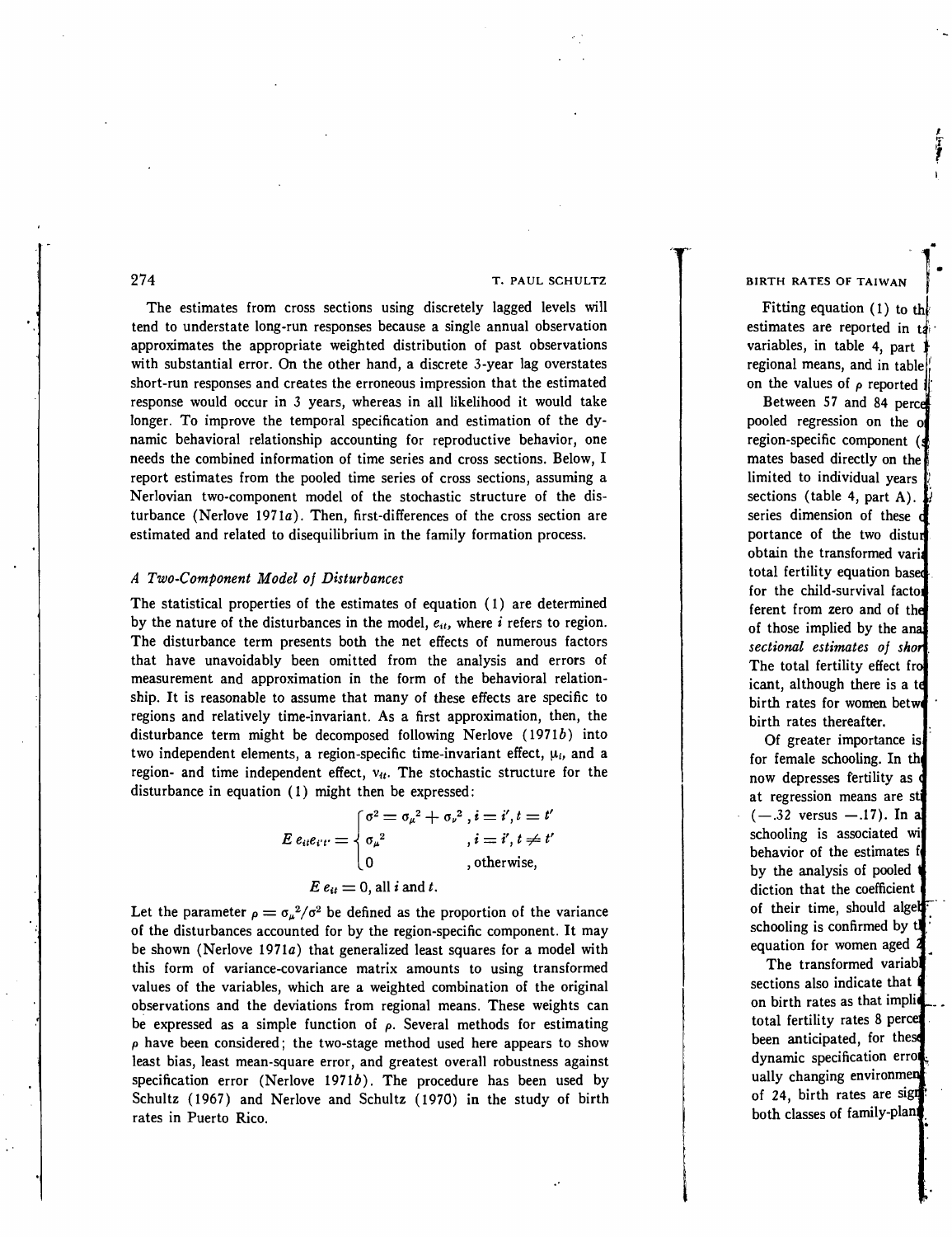BIRTH RATES OF TAIWAN<br>
Fitting equation (1) to the pooled time series of cross sections, weighted<br>
cotimates are sported in table 4, part A for the layels of the existent estimates are reported in table 4, part A for the levels of the original variables, in table 4, part B for the deviations of these variables from regional means, and in table 4, part C for the transformed variables based on the values of  $\rho$  reported in the last column of the table.

Between 57 and 84 percent of the variation in the residuals from the pooled regression on the original variable levels is attributable to the region-specific component (see values of  $\rho$  in table 4, part C). The estimates based directly on the variable levels are similar whether analysis is limited to individual years (table 3) or the pooled timed series of cross sections (table 4, part A). Additional information contained in the timeseries dimension of these data is extracted only when the relative importance of the two disturbance components is estimated and used to obtain the transformed variable estimates of the model parameters. In the total fertility equation based on the transformed variables, the coefficients for the child-survival factor and male schooling remain significantly different from zero and of the appropriate sign, but their size is about half of those implied by the analysis of levels. This confirms that direct crosssectional estimates of short-run, responses are seriously biased upward. The total fertility effect from agricultural composition is no longer significant, although there is a tendency for agricultural regions to have higher birth rates for women between the ages of 25 and 29 and somewhat lower birth rates thereafter. BORTH BATES OF TAUWAY 273<br>
Fitting equation (1) to the pooled time series of cross sections, weighted<br>
Estimates are esported in table 4, part A for the deviation of these scations (when<br>
terimates, in table 4, part C for

Of greater importance is the shift in sign of the coefficients estimated for female schooling. In the total-fertility-rate equation, female schooling now depresses fertility as does male schooling, but elasticities calculated at regression means are still greater for male than for female schooling  $(-.32 \text{ versus } -.17)$ . In all but the teen-age birth-rate equation, female schooling is associated with lower birth rates. Although the puzzling behavior of the estimates for female schooling has been partially resolved by the analysis of pooled time series of cross sections, the economic prediction that the coefficient on women's schooling, as a proxy for the value of their time, should algebraically be less than the coefficient on men's schooling is confirmed by the transformed estimates only for the birth-rate equation for women aged 25—29.

The transformed variable estimates based on the time series of cross sections also indicate that family-planning information has twice the effect on birth rates as that implied by the estimates based on the levels, reducing total fertility rates 8 percent rather than 4 percent. This should also have been anticipated, for these program inputs are not subject to the same dynamic specification errors that biased upward the coefficients on gradually changing environmental constraints. Among all women over the age of 24, birth rates are significantly inversely related to the allocation of

 $\cdot$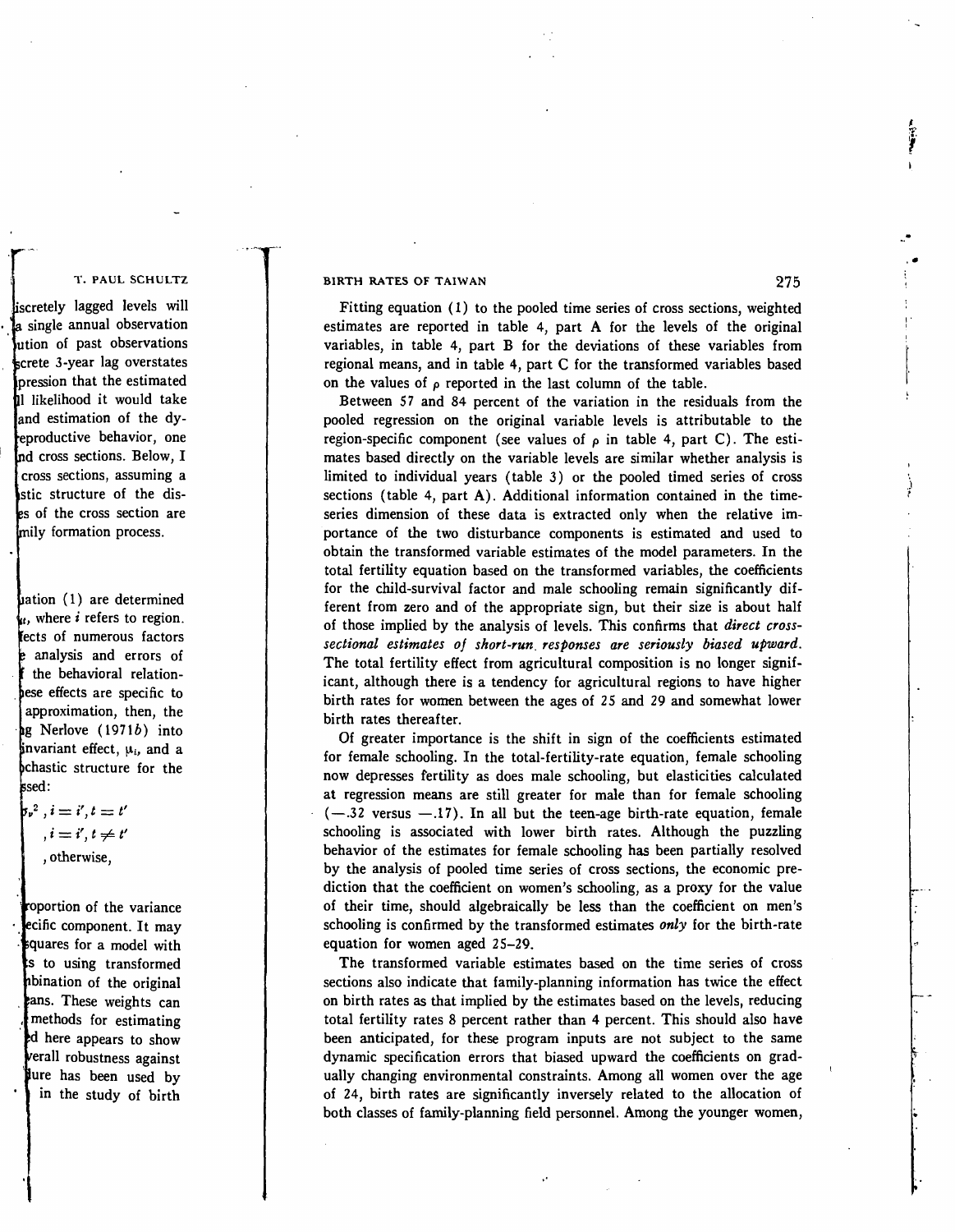$\ddot{\phantom{1}}$ 

# TABLE 4. RECRESSION ON POOLED TIME SERIES OF CROSS SECTIONS RECRESSION ON POOLED TIME SERIES OF CROSS SECTIONS

 $\ddot{\phantom{0}}$ 

l.

276

 $\frac{1}{2}$ 

l,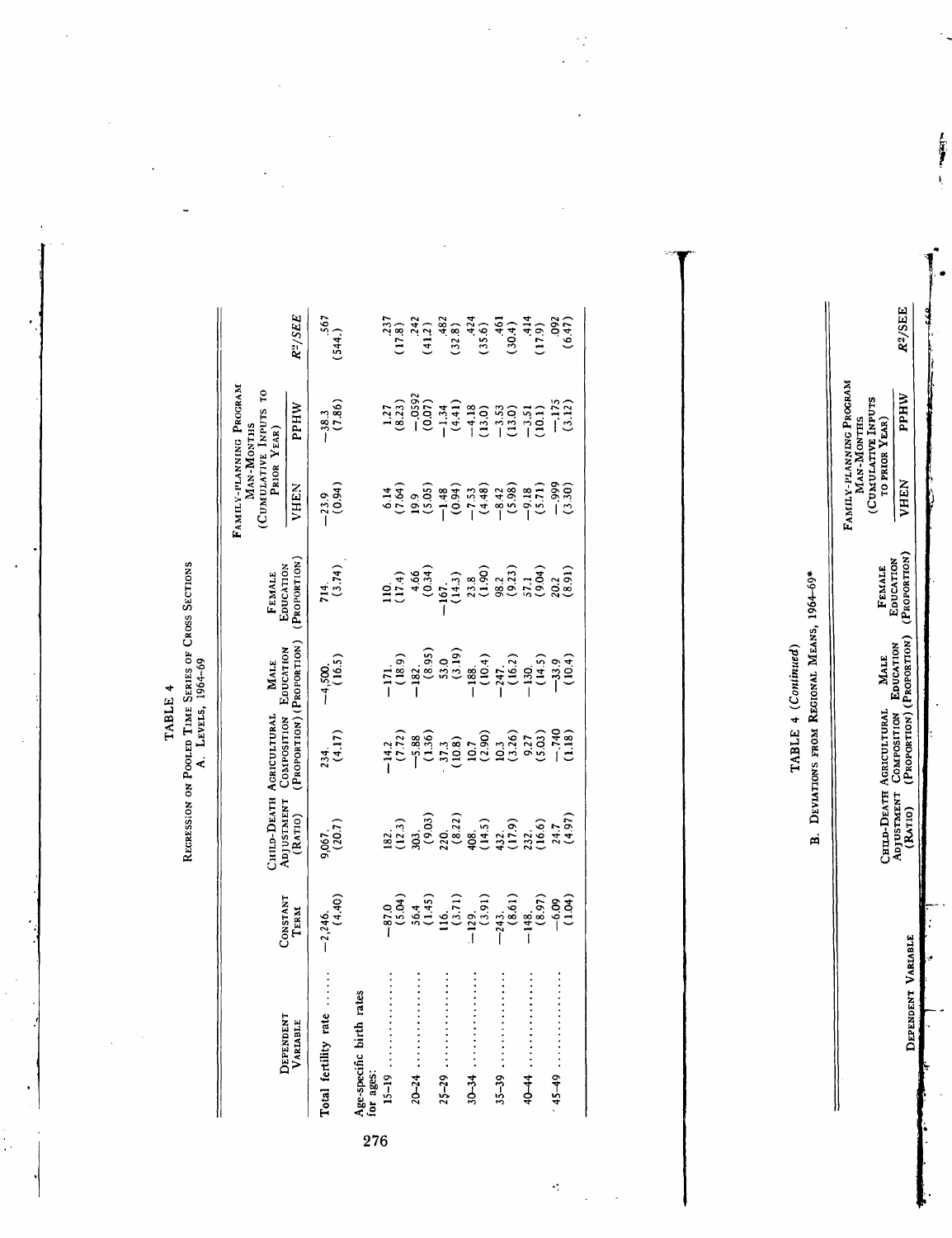It is the main of the second and the second and the second and the second and the second and the second and the second and the second and the second and the second and the second and the second and the second and the seco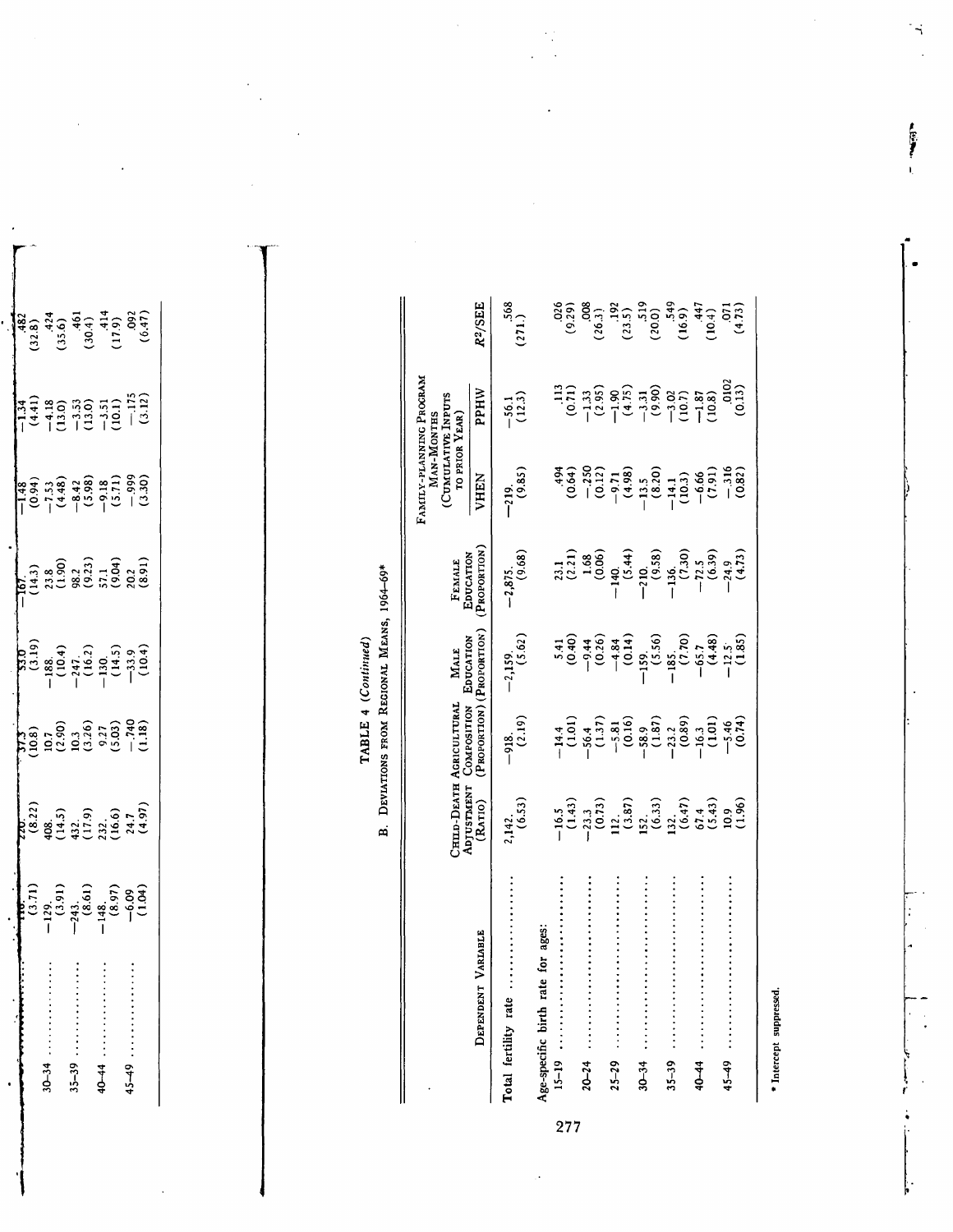| I<br>ŗ<br>ŕ,     |
|------------------|
|                  |
| ŗ<br>г<br>ī<br>۴ |

| i |
|---|
|   |
|   |

|                                                                               | R <sup>2</sup> /SEE                              | S40<br>(288.)                              |                                       | 815     | 769     | 566       |  | 788     | 809     | 763                            | 619<br>$(36.4)$<br>$(11.0)$<br>$(21.1)$<br>$(31.2)$<br>$(31.1)$<br>$(31.2)$<br>$(31.2)$<br>$(31.2)$<br>$(31.2)$<br>$(31.2)$<br>$(31.2)$<br>$(31.2)$                                                                                                                                                                                                                                                                                                                                                                                                                                         |
|-------------------------------------------------------------------------------|--------------------------------------------------|--------------------------------------------|---------------------------------------|---------|---------|-----------|--|---------|---------|--------------------------------|---------------------------------------------------------------------------------------------------------------------------------------------------------------------------------------------------------------------------------------------------------------------------------------------------------------------------------------------------------------------------------------------------------------------------------------------------------------------------------------------------------------------------------------------------------------------------------------------|
| FAMILY-PLANNING PROGRAM<br>(CUMULATIVE INPUTS TO<br>MAN-MONTHS<br>PRIOR YEAR) | PPHW                                             | $-60.5$                                    |                                       |         |         |           |  |         |         |                                |                                                                                                                                                                                                                                                                                                                                                                                                                                                                                                                                                                                             |
|                                                                               | VHEN                                             | $-218$ .<br>(10.1)                         |                                       |         |         |           |  |         |         |                                | $\begin{array}{c} 1.83 \\ 1.39 \\ 1.39 \\ 1.43 \\ 1.50 \\ 1.50 \\ 1.51 \\ 1.54 \\ 1.54 \\ 1.55 \\ 1.56 \\ 1.57 \\ 1.58 \\ 1.59 \\ 1.59 \\ 1.51 \\ 1.51 \\ 1.52 \\ 1.53 \\ 1.54 \\ 1.51 \\ 1.51 \\ 1.51 \\ 1.52 \\ 1.53 \\ 1.54 \\ 1.54 \\ 1.55 \\ 1.55 \\ 1.56 \\ 1.57 \\ 1.58 \\ 1.59 \\ 1.59 \\ 1.59 \\ 1.$<br>$\begin{array}{cccc}\n & 35.4 & 5 & 4 & 35 \\  & 35.8 & 5 & 35 & 35 \\  & -23.8 & 5 & 35 & 35 \\  & -151 & 5 & 5 & 5 & 5 \\  & -151 & 5 & 5 & 5 & 5 \\  & -151 & 5 & 5 & 5 & 5 \\  & -15 & 5 & 5 & 5 & 5 \\  & -15 & 5 & 5 & 5 & 5 \\  & -15 & 5 & 5 & 5 & 5\n\end{array}$ |
| MALE<br>EDUCATION                                                             | FEMALE<br>EDUCATION<br>PROPORTION)<br>Proportion | $-1,860.$<br>(6.91)<br>$-2,454.$<br>(6.78) |                                       |         |         |           |  |         |         |                                | $\begin{pmatrix} 45.1 \\ (3.62) \\ (3.61) \\ (2.7) \\ (3.8) \\ (3.8) \\ (3.8) \\ (3.8) \\ (3.8) \\ (3.8) \\ (3.8) \\ (3.9) \\ (3.18) \\ (3.18) \\ (3.18) \\ (3.18) \\ (3.19) \\ (3.18) \\ (3.19) \\ (3.19) \\ (3.10) \\ (3.10) \\ (3.13) \\ (3.10) \\ (3.13) \\ (3.13) \\ (3.14) \\ (3.15) \\ (3.16) \\ (3.17) \\ (3.18) \\ (3.19) \\$                                                                                                                                                                                                                                                      |
| AGRICULTURAL<br>COMPOSITION                                                   | PROPORTION)                                      | $74.4$<br>$(0.53)$                         |                                       |         |         |           |  |         |         |                                | $7^{34}_{0.6}$<br>$7^{36}_{0.6}$<br>$7^{36}_{0.6}$<br>$7^{36}_{0.6}$<br>$7^{34}_{0.6}$<br>$7^{34}_{0.6}$<br>$7^{34}_{0.6}$<br>$7^{34}_{0.6}$<br>$7^{34}_{0.6}$<br>$7^{34}_{0.6}$<br>$7^{34}_{0.6}$<br>$7^{34}_{0.6}$<br>$7^{34}_{0.6}$                                                                                                                                                                                                                                                                                                                                                      |
|                                                                               | CHILD-DEATH<br>ADJUSTMENT<br>(RATIO)             | $\frac{2,748}{(8.06)}$                     |                                       |         |         |           |  |         |         |                                | $\begin{bmatrix} 2.22 \\ 0.19 \\ -1.35 \\ 0.04 \\ 1.36 \\ 0.04 \\ 0.04 \\ 0.02 \\ 0.02 \\ 0.01 \\ 0.02 \\ 0.02 \\ 0.02 \\ 0.02 \\ 0.02 \\ 0.02 \\ 0.02 \\ 0.02 \\ 0.02 \\ 0.02 \\ 0.03 \\ 0.03 \\ 0.04 \\ 0.02 \\ 0.03 \\ 0.04 \\ 0.04 \\ 0.04 \\ 0.04 \\ 0.04 \\ 0.04 \\ 0.04 \\ 0.04 \\ 0.04 \\ 0.04 \\ 0.0$                                                                                                                                                                                                                                                                              |
|                                                                               | CONSTANT<br>TERM                                 | $4,471.$<br>(9.83)                         |                                       |         |         |           |  |         |         |                                | $\begin{array}{c} 5.5, \\ 5.21, \\ 5.21, \\ 5.35, \\ 5.4, \\ 5.5, \\ 5.5, \\ 5.5, \\ 5.5, \\ 5.5, \\ 5.5, \\ 5.5, \\ 5.5, \\ 5.5, \\ 5.5, \\ 5.5, \\ 5.5, \\ 5.5, \\ 5.5, \\ 5.5, \\ 5.5, \\ 5.5, \\ 5.5, \\ 5.5, \\ 5.5, \\ 5.5, \\ 5.5, \\ 5.5, \\ 5.5, \\ 5.5, \\ 5.5, \\ 5.5, \\ 5.5, \\ 5.5, \\ 5.5, \\$                                                                                                                                                                                                                                                                               |
|                                                                               | DEPENDENT<br>VARIABLE                            | Total fertility rate.                      | Age-specific birth<br>rates for ages: | $15-19$ | $20-24$ | $25 - 29$ |  | $30-34$ | $35-39$ | $\frac{1}{40}$ $\frac{44}{44}$ | $45 - 9 - $                                                                                                                                                                                                                                                                                                                                                                                                                                                                                                                                                                                 |

 $\lambda$ 

278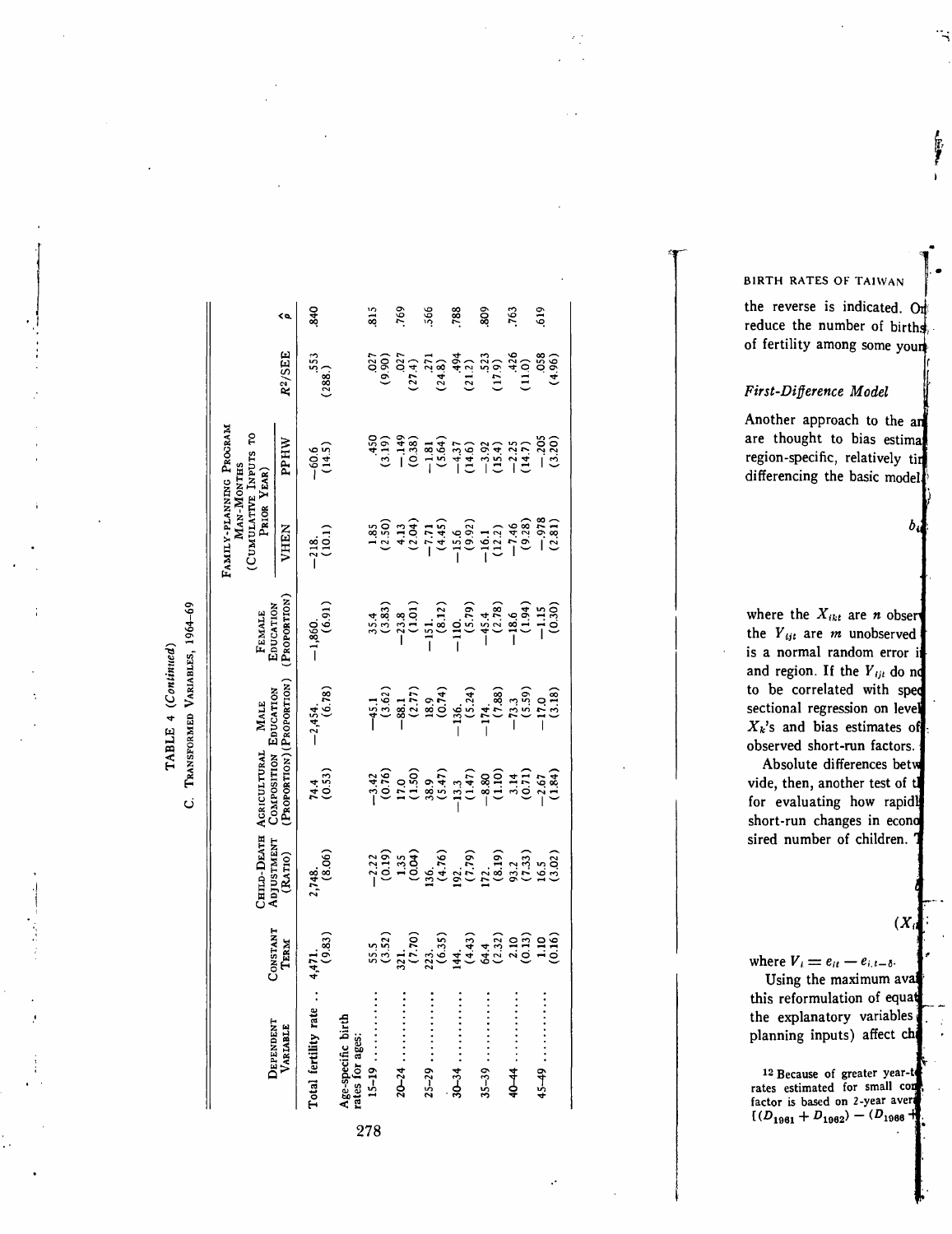the reverse is indicated. On balance, the program's effect has been to reduce the number of births even though it may accelerate the "tempo" of fertility among some younger women, at least in the short run.

### First-Difference Model

Another approach to the analysis of time series where omitted variables are thought to bias estimates of short-run response is to assume that region-specific, relatively time-invariant effects can be removed by firstdifferencing the basic model over time. Assume a model of the form

$$
b_{it} = \alpha_0 + \sum_{k=1}^{n} \alpha_k X_{ikt}
$$
  
+ 
$$
\sum_{j=1}^{m} \beta_j Y_{ijt} + e_{it},
$$
 (2)

where the  $X_{ikt}$  are n observed short-run determinants of birth rates and the  $Y_{ijt}$  are m unobserved long-run determinants of birth rates, and  $e_{it}$ is a normal random error independently distributed with respect to time and region. If the  $Y_{ijt}$  do not change, say within a 5-year period, but tend to be correlated with specific  $X_{ikt}$ , which do change, then the crosssectional regression on levels will spuriously attribute the effect of  $Y_i$ 's to  $X_k$ 's and bias estimates of the short-run response of birth rates to the observed short-run factors.

Absolute differences between cross sections several years  $(\delta)$  apart provide, then, another test of the model's specification and a further procedure for evaluating how rapidly reproductive behavior responds to specific short-run changes in economic and demographic determinants of the desired number of children. The estimated equation becomes

$$
b_{it} - b_{i,t-\delta} = \sum_{k=1}^{n} \alpha_k
$$
  

$$
(X_{ik,t-\tau} - X_{ik,t-\tau-\delta}) + V_i,
$$

where  $V_i = e_{it} - e_{i,t-\delta}$ .

Using the maximum available value of  $\delta$  for the Taiwan data of 5 years, this reformulation of equation (1) states that only changes experienced in the explanatory variables from 1961 to 1966 (or to 1968 for familyplanning inputs) affect changes in birth rates from 1964 to 1969.12 This

<sup>12</sup> Because of greater year-to-year variability of a stochastic nature in child-death rates estimated for small communities, the first-differenced child-death adjustment factor is based on 2-year averages at the beginning and end of the S-year period, i.e.,  $[(D_{1961} + D_{1962}) - (D_{1966} + D_{1967})]/2$ . Death rates were first published in 1961.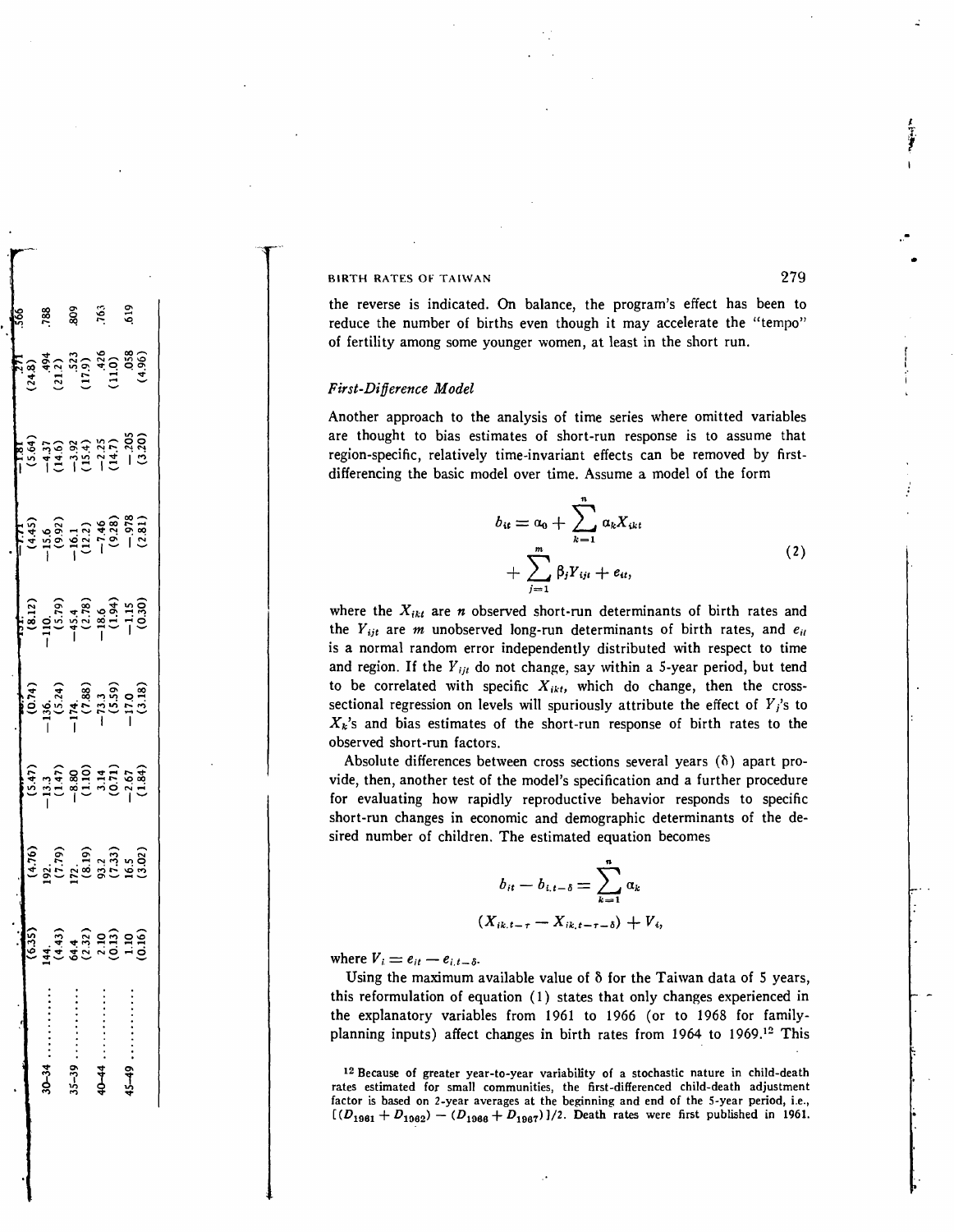$\cdot$  :

procedure sharply reduces multicollinearity among the explanatory variables (see table 2) and the statistical significance of regression coefficients for the reasons mentioned earlier (see also Fisher 1962). Comparisons across methods of estimation may rely on the standard error of estimate (SEE), given the maintained model specification, since when the intercept is forced through the origin no obvious interpretation attaches to  $R^{2,13}$ 

The weighted estimates of the first-differenced form of equation (1) are reported in table 5, part A. The child-survival factor is positively associated with birth rates to a statistically significant extent only among women aged 30–44—those in the groups thought to be most responsive, in the short run, to such changes in the regime of child mortality. Changes in agricultural composition of the labor force are not apparently related to changes in birth rates. For the first time the coefficient of male schooling is positive for birth rates between ages 20 and 29, which is consistent with expectations that the income effect would exceed the substitution effect for the value of male time. Women's schooling may increase birth rates from ages 15 to 24, but it substantially reduces those rates thereafter. From 25 years of age and over, the algebraic value of the coefficient on women's schooling is less than that on men's schooling, as expected on economic grounds. The family-planning personnel may contribute to a slight increase in birth rates among women aged 15—19, but reduce birth rates substantially among women aged 25–44, as anticipated.

The predictions of the general economic model that can be tested with these data for Taiwan are confirmed when the initial static model is differenced over time, although the magnitudes of the response estimates are smaller than those based on the individual cross sections and similar to those based on the combined time series of cross sections (see table 6). Since first-differencing an economic behavioral relationship is often a severe econometric test for specification error, I conclude from this evidence that reproductive behavior does systematically respond in the short

<sup>13</sup> Indeed, in half of the regressions reported in table 5, the standard error of estimate exceeds the standard deviation of the dependent variable. This may appear to cast doubt on the maintained hypothesis that the intercept of the first-differenced equation equals zero or, in other words, that the birth-rate equation does not shift over time independently of the six specified explanatory variables. Relaxing this constraint and permitting the intercept to assume a nonzero value tends to reduce somewhat the size of the regression coefficients and their  $t$ -statistics, but not their signs or relative magnitudes. If the hypothesis of the zero intercept is maintained, a summary statistic in place of  $R<sup>2</sup>$  might be defined with respect to both the variance of the (first-differenced) dependent variable and the variance of the level of the appropriate birth rate. Hence,  $S^2 = 1 - (\Sigma V_i^2)/\{N \text{ [var } (b_{it} - b_{i,t-\delta}) + \text{var } (b_{it})\}\},$ where S is the new summary statistic,  $N$  is the number of observations, and var() is the variance of the respective variables. In this case, for example, the first-differenced relationship estimated over the total sample for the birth rate of women aged 30-34 yields an  $S^2 = 0.592$ , where the  $R^2 = -.062$  (see table 5, part A). Relaxing the maintained hypothesis that the intercept is zero, the standard error of estimate falls to 31.97 and  $S^2 = 0.647$  and  $R^2 = .0812$ .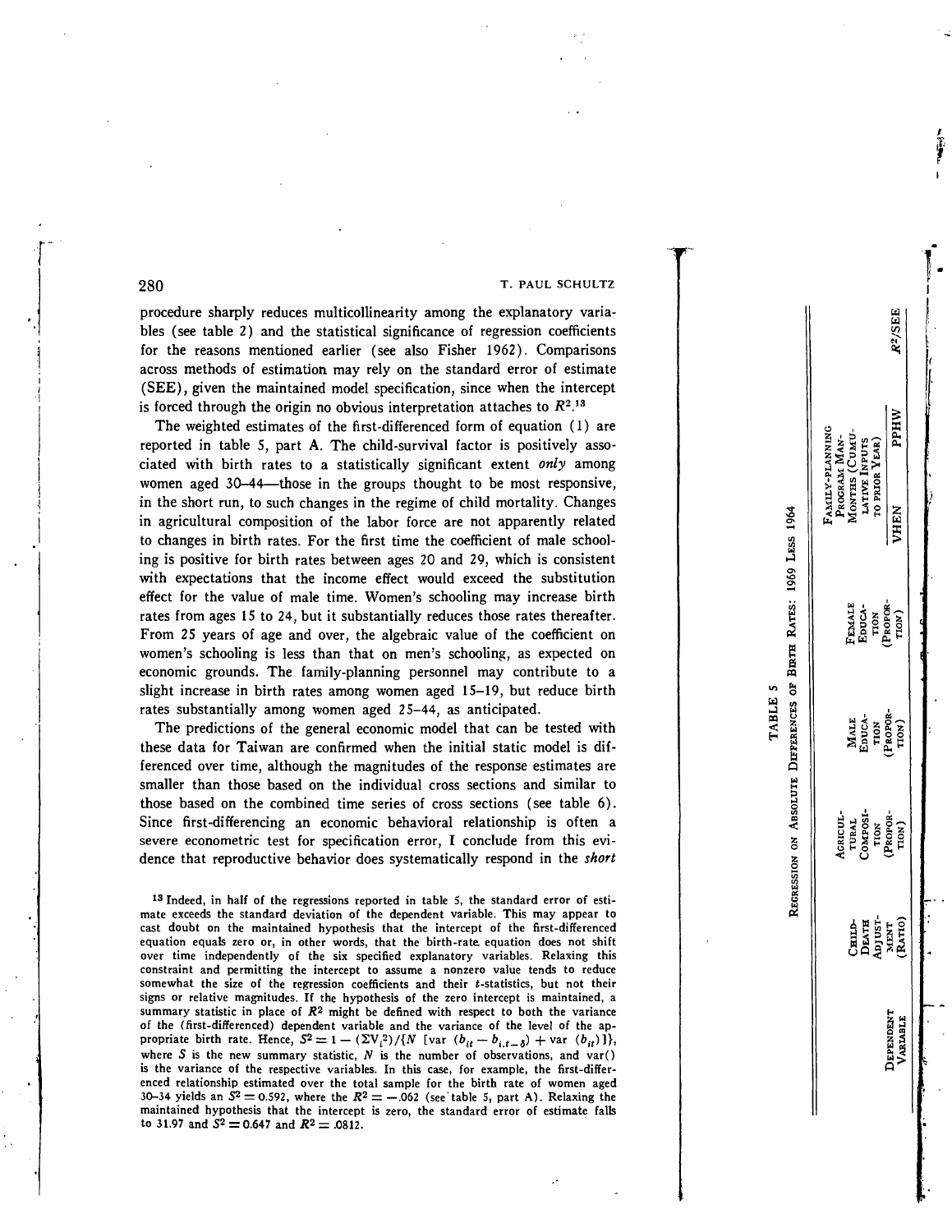|                                                                  |                                                                                                             | <b>R2/SEE</b> |                                    | $-519$<br>(455.)     |                                          |           |           |                                                                                                                                                                                                                                                                                                                                                   |           |           |       |       |
|------------------------------------------------------------------|-------------------------------------------------------------------------------------------------------------|---------------|------------------------------------|----------------------|------------------------------------------|-----------|-----------|---------------------------------------------------------------------------------------------------------------------------------------------------------------------------------------------------------------------------------------------------------------------------------------------------------------------------------------------------|-----------|-----------|-------|-------|
|                                                                  | FAMILY-PLANNING<br>MONTHS (CUMU<br>PROGRAM MAN<br><b>LATIVE INPUTS</b><br>TO PRIOR YEAR                     | PPHW          |                                    | $-66.0$<br>(8.63)    |                                          |           |           | $\begin{bmatrix} 638 \\ 0.21 \\ 0.95 \\ 0.95 \\ 0.96 \\ 0.97 \\ 0.98 \\ 0.41 \\ 0.71 \\ 0.49 \\ 0.49 \\ 0.42 \\ 0.39 \\ 0.39 \\ 0.39 \\ 0.39 \\ 0.39 \\ 0.39 \\ 0.39 \\ 0.39 \\ 0.39 \\ 0.39 \\ 0.39 \\ 0.39 \\ 0.39 \\ 0.39 \\ 0.39 \\ 0.39 \\ 0.39 \\ 0.39 \\ 0.39 \\ 0.39 \\ 0.39 \\ 0.39 \\ 0.39 \\ 0.39$                                     |           |           |       |       |
|                                                                  |                                                                                                             | VHEN          |                                    | $-248.$<br>(6.41)    |                                          |           |           |                                                                                                                                                                                                                                                                                                                                                   |           |           |       |       |
| REGRESSION ON ABSOLUTE DEFERENCES OF BERTH RATES: 1969 LESS 1964 | FEMALE<br>EDUCA-<br>TION<br>TROPOR-<br>TION)                                                                |               | Total Sample<br>$\dot{\mathbf{z}}$ | $-2,482$ .<br>(5.72) |                                          |           |           | $\begin{array}{l} 4.2 \\ 1.45 \\ 1.31 \\ 2.31 \\ 0.55 \\ 0.65 \\ 0.43 \\ 0.65 \\ 0.23 \\ 0.24 \\ 0.25 \\ 0.27 \\ 0.28 \\ 0.29 \\ 0.23 \\ 0.23 \\ 0.24 \\ 0.25 \\ 0.27 \\ 0.29 \\ 0.23 \\ 0.25 \\ 0.27 \\ 0.28 \\ 0.29 \\ 0.23 \\ 0.23 \\ 0.25 \\ 0.25 \\ 0.27 \\ 0.29 \\ 0.29 \\ 0.23 \\ 0.23 \\ 0.23 \\ 0.2$                                     |           |           |       |       |
|                                                                  | MALE<br>EDUCA-<br>TION<br>TROPOR                                                                            |               |                                    | $-922$<br>(1.65)     |                                          |           |           | $\begin{array}{r} -10.9 \\ (0.51) \\ (0.31) \\ (0.33) \\ (0.35) \\ (0.43) \\ (1.43) \\ (1.43) \\ (1.44) \\ (1.45) \\ (1.46) \\ (1.47) \\ (1.49) \\ (1.49) \\ (1.49) \\ (1.40) \\ (1.40) \\ (1.40) \\ (1.40) \\ (1.40) \\ (1.40) \\ (1.40) \\ (1.40) \\ (1.40) \\ (1.40) \\ (1.40) \\ (1.40) \\ (1.40) \\ (1.40) \\ (1.40) \\ (1.4$                |           |           |       |       |
|                                                                  | TURAL<br>COMPOSI-<br><b>ACRICUL</b><br>$\begin{array}{c} \tt{row} \\ (\tt{Propon} \\ \tt{row}) \end{array}$ |               |                                    | $-680$ .<br>(1.15)   |                                          |           |           | $\begin{array}{r} -14.8 \\ -16.8 \\ -12.1 \\ -12.1 \\ -12.5 \\ -12.5 \\ -12.5 \\ -12.5 \\ -12.5 \\ -12.5 \\ -12.5 \\ -12.5 \\ -12.5 \\ -12.5 \\ -12.5 \\ -12.5 \\ -12.5 \\ -12.5 \\ -12.5 \\ -12.5 \\ -12.5 \\ -12.5 \\ -12.5 \\ -12.5 \\ -12.5 \\ -12.5 \\ -12.5 \\ -12.5 \\ -12.5 \\ -12.5 \\ -12.5 \\ -12.5 \\ -12.5 \\ -12.5 \\ -12.5 \\ -12$ |           |           |       |       |
|                                                                  | CHILD-<br>DEATH<br>ADJUSI-<br>ALEXT<br>(RATIO)<br>(RATIO)                                                   |               |                                    | $4,748$ .<br>(5.14)  |                                          |           |           | $77.7$<br>$(0.80)$<br>$(0.91)$<br>$(0.91)$<br>$(1.30)$<br>$(1.30)$<br>$(1.30)$<br>$(1.30)$<br>$(1.30)$<br>$(1.30)$<br>$(1.30)$<br>$(1.30)$                                                                                                                                                                                                        |           |           |       |       |
|                                                                  | DEPENDENT                                                                                                   | VARIABLE      |                                    | Total fertility rate | B<br>Age-specific birth rat<br>for ages: | $15 - 19$ | $20 - 24$ | $25 - 29$                                                                                                                                                                                                                                                                                                                                         | $30 - 34$ | $35 - 39$ | 40–44 | 45–49 |
|                                                                  |                                                                                                             |               |                                    |                      | 281                                      |           |           |                                                                                                                                                                                                                                                                                                                                                   |           |           |       |       |

TABLE 5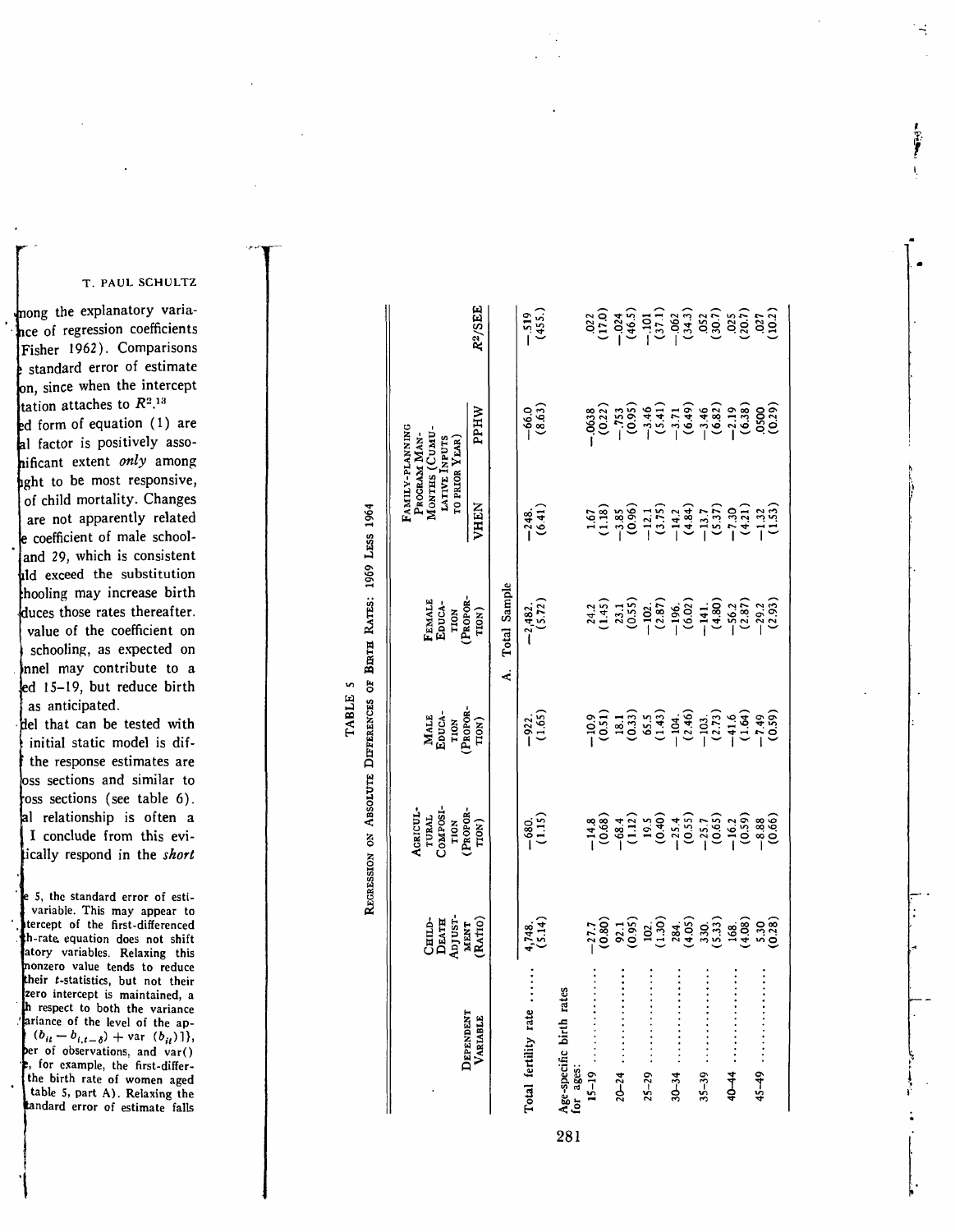$\overline{a}$ 

282

 $\ddot{\phantom{1}}$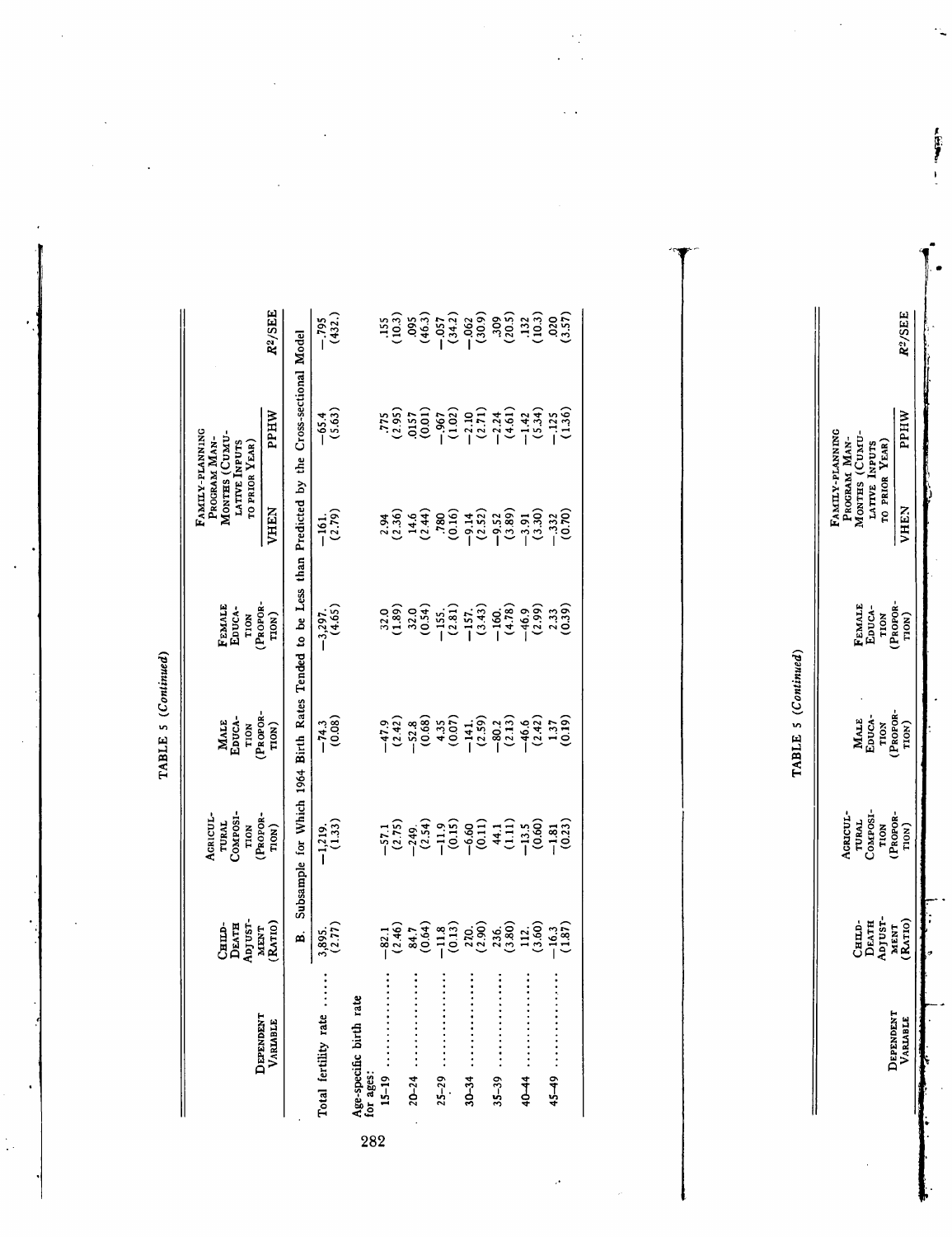| $\cdot$                                                   | Снць-<br>Дели<br>Арјизт- | Composi-<br>AGRICUL-<br>TURAL<br>TION | EDUCA-<br>MALE<br>TION | FEMALE<br>EDUCA-<br><b>TION</b>                                                                    | FAMILY-PLANNING<br>MONTHS (CUMU-<br>PROGRAM MAN-<br>LATIVE INPUTS<br>TO PRIOR YEAR) |                   |                  |
|-----------------------------------------------------------|--------------------------|---------------------------------------|------------------------|----------------------------------------------------------------------------------------------------|-------------------------------------------------------------------------------------|-------------------|------------------|
| DEPENDENT<br>VARIABLE                                     | MENT<br>(RATIO)          | (PROPOR-<br>TION                      | (PROPOR-<br>TION)      | (PROPOR-<br>TION)                                                                                  | VHEN                                                                                | PPHW              | $R^2$ /SEE       |
|                                                           | ن                        |                                       |                        | Subsample for Which 1964 Birth Rates Tended to be More than Predicted by the Cross-sectional Model |                                                                                     |                   |                  |
| Total fertility rate                                      | (4.87)<br>Ş<br>∣∽        | (0.07)<br>$-54.7$                     | (3.09)<br>$-2,298.$    | (3.27)<br>$-1,807$                                                                                 | (5.68)<br>$-302$                                                                    | (6.03)<br>$-63.6$ | (464.)<br>$-336$ |
| Age-specific birth rate<br>for ages:                      |                          |                                       |                        |                                                                                                    |                                                                                     |                   |                  |
| $\vdots$                                                  | (0.53)                   | (0.31)                                | (0.61)                 | (1.48)                                                                                             | (0.36)                                                                              | (1.90)            | (303)            |
| $15 - 19$                                                 | 29.5                     | $\overline{11.0}$                     | $-22.3$                | 39.1                                                                                               | 884                                                                                 | .884              |                  |
| $\ddot{\cdot}$                                            | (1.53)                   | (0.19)                                | (0.52)                 | (0.22)                                                                                             | (3.12)                                                                              | (0.31)            | (39.4)           |
| $20 - 24$                                                 | 185.                     | 12.8                                  | 34.7                   | $-11.4$                                                                                            | $-14.6$                                                                             | .283              | $\overline{0}$   |
| $25 - 29$                                                 | (4.19)                   | (0.20)                                | (1.63)                 | (2.78)                                                                                             | (3.96)                                                                              | (5.47)            | (33.1)           |
|                                                           | 485.                     | 10.9                                  | 91.4                   | $\frac{12}{11}$                                                                                    | $-15.2$                                                                             | 4.15              | $-124$           |
| $30 - 34$                                                 | (3.92)                   | (0.88)                                | (1.39)                 | (5.91)                                                                                             | (4.04)                                                                              | (7.61)            | (32.3)           |
|                                                           | 356.                     | 53.5                                  | 77.6                   | $-241$ .                                                                                           | $-16.8$                                                                             | $-5.61$           | $020 -$          |
| $35 - 39$                                                 | (4.62)                   | (0.66)                                | (2.95)                 | (2.45)                                                                                             | (3.15)                                                                              | (5.66)            | (36.4)           |
|                                                           | 460.                     | $-42.6$                               | $-187.$                | $-108$ .                                                                                           | $-13.6$                                                                             | 4.97              | .328             |
| $\vdots$                                                  | (3.49)                   | (0.50)                                | (2.23)                 | (1.92)                                                                                             | (2.92)                                                                              | (4.68)            | (25.5)           |
| 40-44                                                     | 237.                     | 21.7                                  | 95.4                   | $-60.1$                                                                                            | $-9.37$                                                                             | $-2.64$           | ã                |
| $\vdots$<br>$\ddot{\cdot}$<br>$\ddot{\cdot}$<br>$45 - 49$ | (1.81)<br>68.8           | $\frac{88}{100}$                      | $-32.9$<br>(1.55)      | (1.78)<br>$-28.3$                                                                                  | (1.38)<br>$-1.99$                                                                   | (0.04)<br>0119    | (12.8)<br>80     |

 $\ddot{\phantom{a}}$ 

283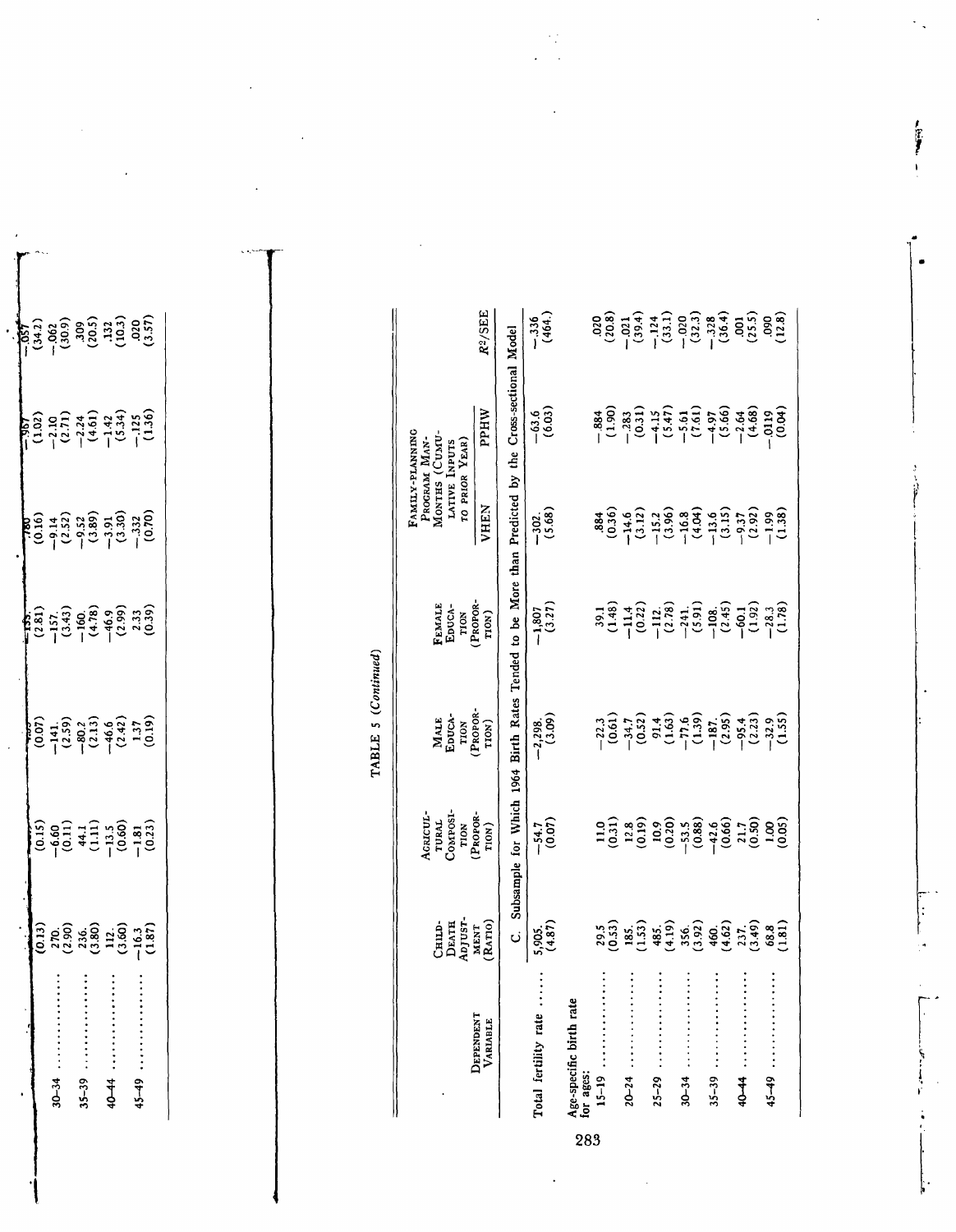$\cdot$ 

|                                                |                                    |                    | ESTIMATION TECHNIQUE AND SAMPLE         | COMPOSITION      |                                       |                                        |
|------------------------------------------------|------------------------------------|--------------------|-----------------------------------------|------------------|---------------------------------------|----------------------------------------|
|                                                |                                    |                    | Time Series of<br><b>Cross Sections</b> |                  | Cross Section of<br>First-Differences |                                        |
| DEPENDENT<br><b>VARIABLE</b>                   | INDEPENDENT<br><b>VARIABLE</b>     | Lev-<br>els<br>(1) | Trans-<br>formed<br>(2)                 | Total<br>(3)     | "Equi-<br>lib-<br>rium"<br>(4)        | "Dis-<br>equi-<br>lib-<br>rium"<br>(5) |
| Total fertility rate                           | Child-death<br>adjustment*         | 1.9                | .58                                     | 1.0              | .85                                   | 1.2                                    |
| Total fertility rate<br>Total fertility rate   | Female schooling<br>Male schooling | .064<br>— 59       | $-.17$<br>$-.32$                        | $-.22$<br>$-.12$ | $-.30$<br>$-.01$                      | $-.15$<br>$-.27$                       |
| Birth rate, 35–39†                             | Child-death<br>adjustment*         | 3.9                | 1.5                                     | 3.0              | 2.6                                   | 3.3                                    |
| Birth rate, $35-39$ †<br>Birth rate, $35-39$ † | Female schooling<br>Male schooling | .37<br>$-1.4$      | $-.17$<br>$-98$                         | $-.53$<br>- 58   | - 76<br>$-.57$                        | $-.32$<br>- 81                         |

TABLE 6 ELASTICITY OF BIRTH RATES WITH RESPECT TO EXPLANATORY VARIABLES

Sources.—Evaluated at regression means in 1964. Coefficients for col. 1 from table 4, part A; col. 2, table 4, part C; col. 3, table 5, part A; col. 4, table 5, part B; and col. 5, table 5, part C. The average child-death adjustment ratio reported above.<br>† Age group of women.

 $run$  to the evolving configuration of economic and demographic constraints that I could observe in Taiwan.

### Disequilibrium and Change in Birth Rates

If elements of an economic theory of fertility have some empirical validity in predicting long-run desired equilibrium levels of fertility toward which parents gravitate, then unexplained deviations of birth rates from those predicted by the theory should contain information about the magnitude of reproductive disequilibrium present across populations. In a period of secularly decreasing fertility, which has been pronounced in Taiwan among women over the age of 30 since the mid-1950s (see fig. 2), positive residuals in a cross-sectional regression of birth-rate levels should constitute evidence of disequilibrium and perhaps imply a relative inability to control reproductive behavior at a tolerable individual cost, to correspond to the rapidly changing environment. More specifically, let me propose that in regions in which actual birth rates (particularly among older women) exceed the model's predicted birth rates, the information disseminated by the family-planning program is likely to be in greater demand. These disequilibrium regions are likely to experience more substantial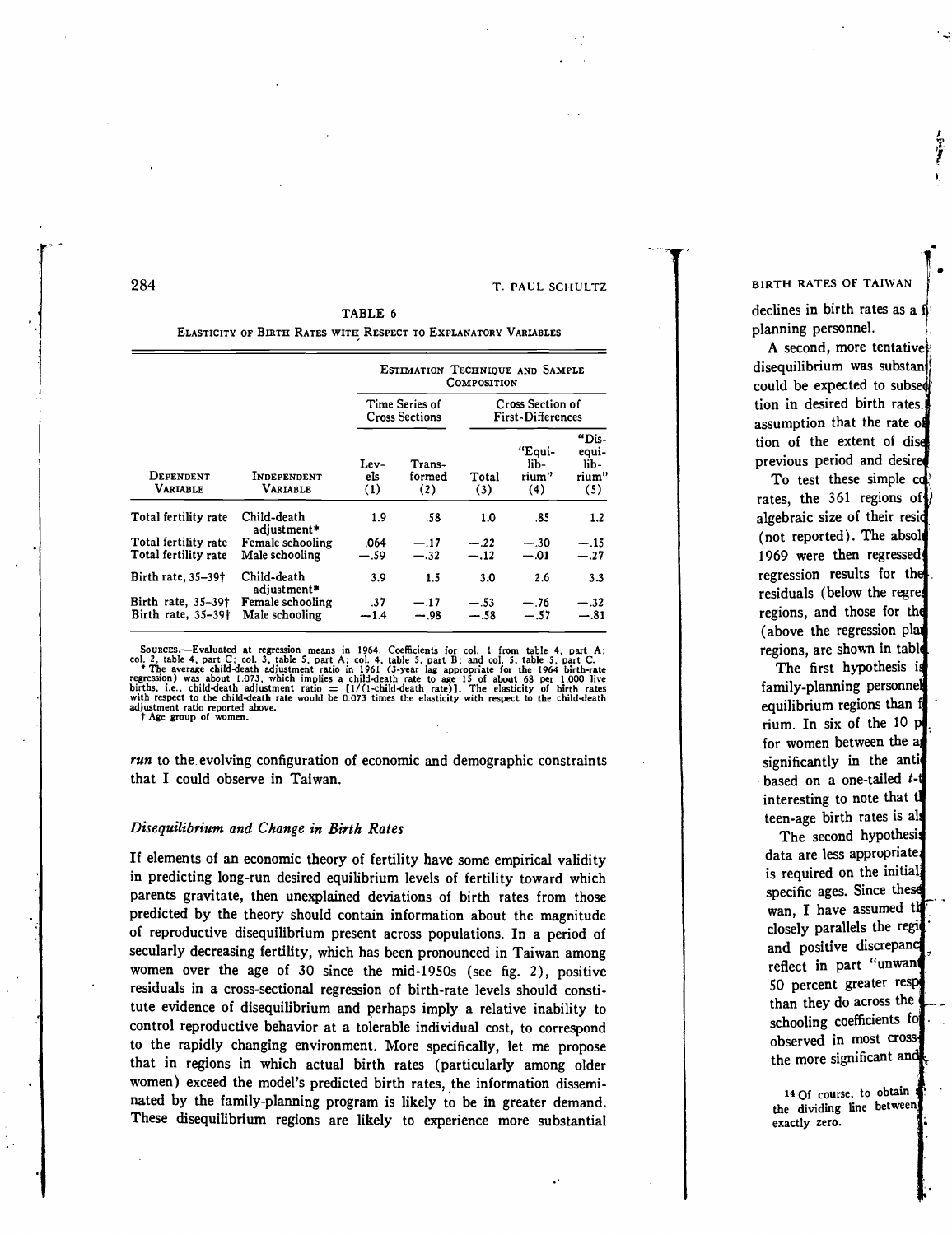declines in birth rates as a function of the subsequent allocation of familyplanning personnel.

A second, more tentative, hypothesis would suggest that where positive disequilibrium was substantial initially, a greater response of birth rates could be expected to subsequent changes associated with a further reduction in desired birth rates. This conjecture would be consistent with the assumption that the rate of adjustment in birth rates was a positive function of the extent of disequilibrium between actual birth rates in the previous period and desired birth rates in the current period.

To test these simple concepts of disequilibrium and change in birth rates, the 361 regions of Taiwan were divided in half, based on the algebraic size of their residuals from regressions on 1964 birth-rate levels (not reported). The absolute differences in birth rates between 1964 and 1969 were then regressed on the differenced explanatory variables. The regression results for the half of the sample with primarily negative residuals (below the regression plane), which I will call the "equilibrium" regions, and those for the sample with primarily positive 1964 residuals (above the regression plane),<sup>14</sup> which will be called the "disequilibrium" regions, are shown in table 5, parts B and C, respectively.

The first hypothesis is confirmed; the regression coefficients for the family-planning personnel variables are algebraically smaller for the disequilibrium regions than for those regions presumed to be closer to equilibrium. In six of the 10 possible comparisons for the birth-rate equations for women between the ages of 20 and 44, the regression coefficients differ significantly in the anticipated direction between the two subsamples, based on a one-tailed t-test at the 5 percent confidence level. It is also interesting to note that the effect of the program personnel to increase the teen-age birth rates is also greater across the disequilibrium regions.

The second hypothesis is more difficult to assess, largely because the data are less appropriate. To test the stock-adjustment model, information is required on the initial stocks or number of living children of women of specific ages. Since these data are not published by small regions in Taiwan, I have assumed that the regional variation in birth rates in 1964 closely parallels the regional variation in completed fertility at that date, and positive discrepancies between observed and predicted birth rates reflect in part "unwanted" births. Changes in child mortality elicit a 50 percent greater response in birth rates in the disequilibrium regions than they do across the equilibrium regions (see table 6). Male and female schooling coefficients for the equilibrium regions conform to the pattern observed in most cross-sectional studies of fertility; female schooling is the more significant and sizable deterrent to high birth rates among women

 $\cdot$ 

 $14$  Of course, to obtain subsamples of approximately equal size, i.e., 180 and 181, the dividing line between the two groups of residuals does not turn out to be exactly zero.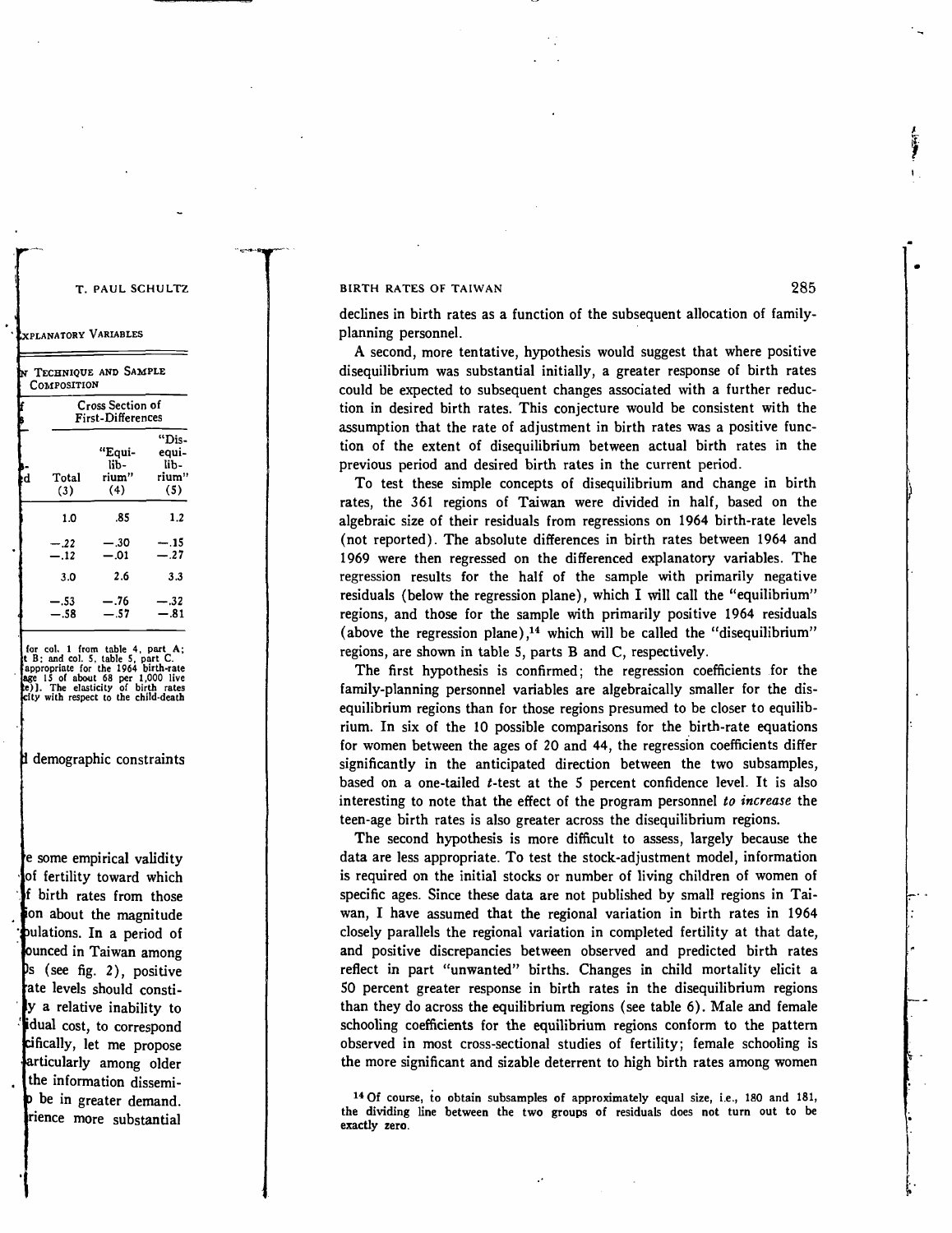$\ddot{\cdot}$ 

aged 25—44. In the total-fertility equation, the schooling of men is hardly associated with birth rates, whereas the elasticity of total fertility rates with respect to women's schooling is -0.30. In the disequilibrium regions, the implied effects of changes in male schooling achievement are greater than those of changes in female schooling; the elasticity of total fertility with respect to male schooling is  $-0.27$  and for female schooling,  $-0.15$ . This reversal in the relative importance of schooling of men and women on fertility between the equilibrium and disequilibrium subsamples is also evident in the older age-specific birth-rate equations, as illustrated in table 6 with reference to women 35-39 years old. Although these tentative findings may be rationalized, they raise more questions in my mind than they answer. Explicit stochastic models of dynamic behavior are now needed to make sense of these results and to proceed with the analysis of other time-series evidence on reproductive behavior that will permit economic analysis to be beyond the static notion of long-run equilibrium.

# VI. Conclusions

Age-specific birth rates for a cross section of small communities over time were analyzed to infer the responsiveness of birth rates in Taiwan to changing economic, demographic, and policy constraints. There are sound reasons to also consider information on individual reproductive behavior over time, since most models of fertility determination presuppose a relation between fertility and the number of living children parents have and the immediate and lifetime circumstances of the parents. Lacking longitudinal data for individuals, I have explored two methods for extracting information about the dynamic process of birth-rate determination from an integrated treatment of a time series of aggregate cross sections.

Two issues were raised. The first is the traditional concern of economists with separating short-run reactions from long-run adjustments toward equilibrium. Evidence from the analysis of the time series of cross sections, assuming a two-component variance model and the first-differenced cross section over time, implied that estimates based on a single cross section are seriously biased. Slowly changing constraints in the parents' environment, such as the regime of child mortality, agricultural composition, and male schooling, are attributed, in the cross section, an exaggerated and distorted role in affecting birth rates. Both approaches to time series and cross-sectional variation in birth rates, however, continue to imply that child mortality and adult schooling exert strong and statistically significant effects on birth rates within the relatively short 3—5-year time horizon examined here.

More curious, the effect of female schooling is obscured entirely in the cross-sectional estimates, whereas either approach to the time series provides indications that increased schooling for women in Taiwan is asso-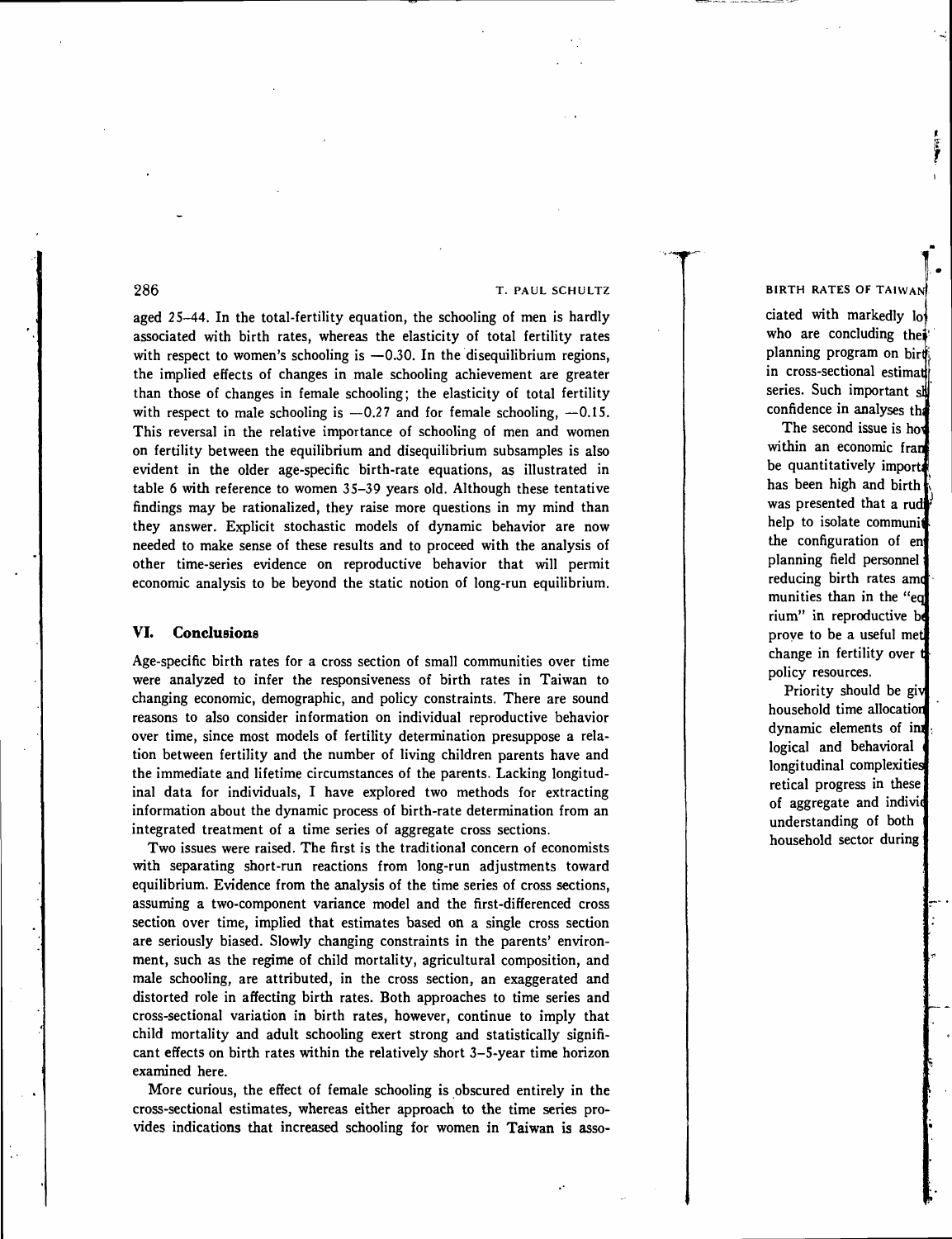ciated with markedly lower birth rates, especially among older women who are concluding their childbearing. Also, the effect of the familyplanning program on birth rates is biased downward by about 50 percent in cross-sectional estimates compared with those obtained from the time series. Such important shifts in the model's parameters do not give one confidence in analyses that stop with estimates from a single cross section.

The second issue is how to treat disequilibrium in reproductive behavior within an economic framework, especially where this phenomenon must be quantitatively important, as in low-income countries in which fertility has been high and birth rates are beginning to decline rapidly. Evidence was presented that a rudimentary theory of variation in birth rates might help to isolate communities where birth rates were atypically high given the configuration of environmental constraints. Allocations of familyplanning field personnel were shown to have exerted twice the effect in reducing birth rates among older women in these "disequilibrium" communities than in the "equilibrium" communities. Evidence of "disequilibrium" in reproductive behavior derived from analyses of residuals might prove to be a useful method, therefore, for the stratification and study of change in fertility over time, and as a guide for the efficient allocation of policy resources.

Priority should be given to extending the static equilibrium theory of household time allocation and decision making to allow the introduction of dynamic elements of innovation, search and information costs, the biological and behavioral constraints on the supply of children, and the longitudinal complexities of intergenerational savings and transfers. Theoretical progress in these directions and more extensive empirical analyses of aggregate and individual time series might improve substantially our understanding of both the economic and demographic behavior of the household sector during the process of economic development.

 $\cdot$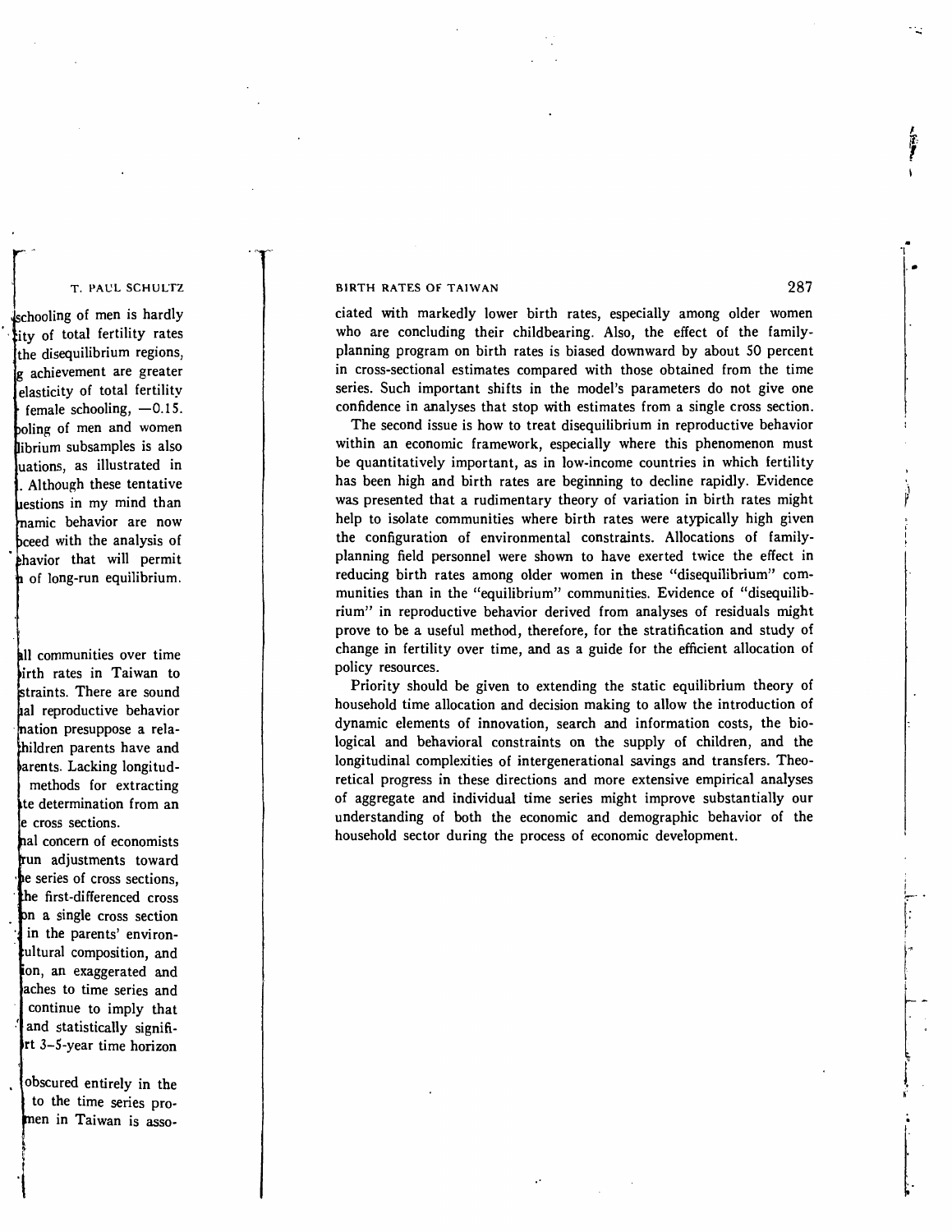Appendix

TABLE AI

SUMMARY OF EMPERIOL RESULTS FROM STUDES OF ECONOMIC DETERMINANTS OF FERTILITY IN LESS DEVELOPED COUNTRES

|                       |                        | SAMPLE<br>Size                                                                            | 75                  |                           |          | 431                                                            | <b>823</b>           | 250                                     |
|-----------------------|------------------------|-------------------------------------------------------------------------------------------|---------------------|---------------------------|----------|----------------------------------------------------------------|----------------------|-----------------------------------------|
|                       | Rural                  | ati-                                                                                      | $\ddag$             | اً                        |          | $\mathbf{I}$                                                   | أ<br>$\vdots$        | **+ **++                                |
|                       |                        | <b>Chida</b><br><b>Mada</b><br>Cada                                                       | $+$                 | $\vdots$                  |          | $\vdots$                                                       | $\vdots$<br>$\vdots$ |                                         |
|                       |                        | Child<br>Labor<br>(8)                                                                     | $+$                 | ╕                         |          | $\vdots$                                                       | $\vdots$<br>$\vdots$ | $\ddot{\phantom{1}}$                    |
|                       |                        | $\begin{array}{c} \text{Child} \\ \text{Stabol-} \\ \text{ing} \\ \text{(7)} \end{array}$ | $\ddot{\tilde{}}$   | $\vdots$                  |          | $\vdots$                                                       | $\vdots$<br>$\vdots$ | $\vdots$                                |
|                       |                        | ្អ<br>ផ្អ <i>≅</i> ក់ ខ្ញុំ©                                                              |                     | $\vdots$                  |          | $\vdots$                                                       | $\vdots$<br>$\vdots$ |                                         |
| INDEPENDENT VARIABLES | Wage Rate              | $E_{\text{m}}^{\text{e}}$                                                                 |                     | $\vdots$                  |          | $\vdots$                                                       | $\vdots$<br>$\vdots$ | $\vdots$                                |
|                       |                        | $Male$<br>(4)                                                                             | $\vdots$            | $\vdots$                  |          | $\vdots$                                                       | $\vdots$<br>$\vdots$ | $\vdots$                                |
|                       |                        | ξS                                                                                        | $\ddot{\ddot{\ }}$  | $\ddot{\cdot}$            |          | $\vdots$                                                       | $\vdots$<br>$\vdots$ | $\vdots$                                |
|                       | <b>Adult Education</b> | $\frac{1}{(2)}$<br>نه<br>ط                                                                | $\vdots$            | أ                         |          | ֞֓֓֓֓֓֓֓֓֓֓֓֓֓֓֓ <del>֓</del> ֧֧֧֓֓֓֝֓֓֓֝֬֓֓                   | $\ddot{\tilde{}}$    | $\ddot{ }$                              |
|                       |                        | $\sum_{(1)}$                                                                              | $\vdots$            |                           |          | $\ddagger$                                                     | ++                   |                                         |
|                       |                        | DEPENDENT<br>VARIABLE                                                                     | Crude birth<br>rate | Child/woman<br>ratio      |          | Adjusted birth                                                 | rate                 | Children born<br>to women,<br>$35-39^e$ |
|                       |                        | DATA TYPE<br>EQUATION/                                                                    | aggregate<br>Single | Reduced form<br>aggregate |          | Single                                                         | aggregate            | Structural<br>micro                     |
|                       |                        |                                                                                           |                     |                           | $\vdots$ | 3. $\text{Israel}_p$<br>1961<br>1961<br>Jewish non-<br>kibbutz | $\vdots$<br>$\vdots$ | Kibbutzim.<br>Non-Jewish                |

288

Sources.—Study 1, Schultz 1969, p. 175; study 2, Schultz 1970, p. 44; study 3, Ben-Porath 1970a, p. 30; study 4, Harman 1970, p. 29-D-1; study 5, Nerlove and<br>Schultz of the state of the strep of the study 7, Schultz 1970,

 $\ddot{\phantom{0}}$ 

 $\ddot{\phantom{1}}$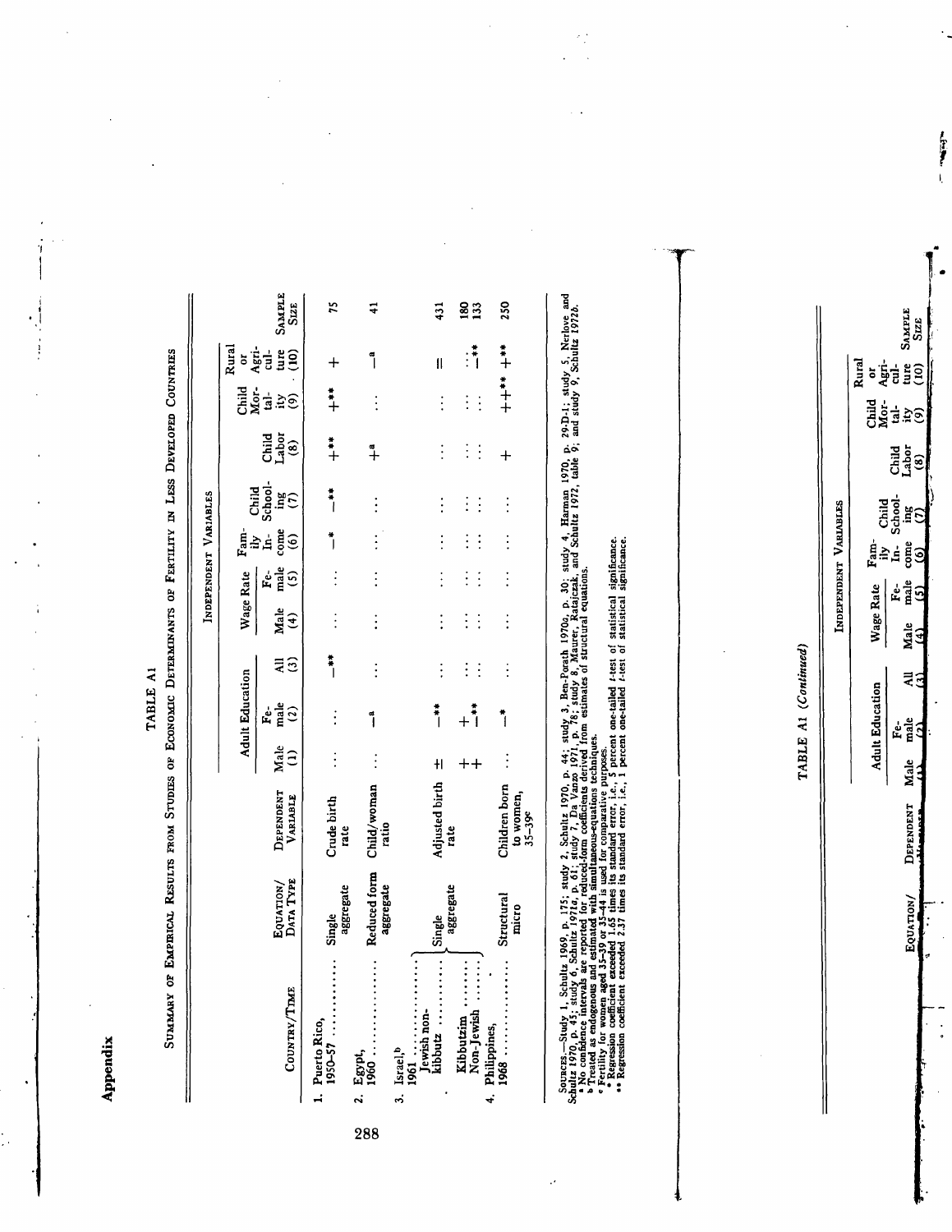TABLE A1 (Continued)

 $\ddot{\phantom{a}}$ 

,

|                              |                           |                                            |                       |                        |                    |                        | INDEPENDENT VARIABLES    |                                                           |                                  |                       |                             |                |                              |
|------------------------------|---------------------------|--------------------------------------------|-----------------------|------------------------|--------------------|------------------------|--------------------------|-----------------------------------------------------------|----------------------------------|-----------------------|-----------------------------|----------------|------------------------------|
|                              |                           |                                            |                       | <b>Adult Education</b> |                    |                        | Wage Rate                | Fam-                                                      |                                  |                       |                             | Rural          |                              |
| COUNTRY/TIME                 | DATA TYPE<br>EQUATION/    | DEPENDENT<br>VARIABLE                      | Male<br>$\widehat{c}$ | $\frac{1}{2}$<br>ė.    | æි                 | Male<br>$\mathfrak{F}$ | $\frac{4}{5}$<br>.<br>Fe | $\approx$ $\frac{1}{2}$ $\approx$ $\frac{1}{6}$ $\approx$ | Child<br>School-<br>$\lim_{(7)}$ | Child<br>Labor<br>(8) | <b>Haid</b><br>Cada<br>Cada | 541.80         | <b>SAMPLE</b><br><b>SIZE</b> |
| 5. Puerto Rico,<br>1950–60   | aggregate<br>Structural   | Crude birth<br>rate                        |                       |                        | $\ddot{\ddot{\ }}$ | $\vdots$               | $\vdots$                 |                                                           |                                  | $\ddot{\tilde{}}$     | $\ddot{*}$                  | $\vdots$       | 825                          |
| 6. Taiwan,<br>1964–68        | aggregate<br>Single       | Birth rate for<br>women,<br>35–39e         |                       | $\ddagger$             | $\vdots$           | $\vdots$               | $\vdots$                 |                                                           | $\ddot{\ddot{\ }}$               | $\ddot{\cdot}$        | $+$                         | $\ddagger$     | 361                          |
| 7. Chile,<br>1960 .          | aggregate<br>Structural   | Children born<br>to women,<br>$35 - 39c$   |                       | $\vdots$               | $\ddagger$         | ۽<br>آ                 | $\vdots$                 |                                                           | $\ddot{\cdot}$                   | $\ddot{x}$            | $\ddot{+}$                  | $\vdots$       | ន្ល                          |
| 8. Thailand,<br>1960         | Reduced form<br>aggregate | Children born<br>to women,<br>35–39e       | $\ddot{+}$            | اً                     |                    |                        |                          |                                                           | າ                                | $\ddot{ }$            |                             | $\ddot{\cdot}$ | 5                            |
| 9. Bogota, Colombia,<br>1965 | Structural<br>micro       | sent, women,<br>Children pre-<br>$30 - 34$ | I                     | $\ddagger$             | ີ່າ                | ۽<br>آ                 |                          |                                                           | $\vdots$                         | $\vdots$              | $\vdots$                    | $\vdots$       | 3                            |

289

×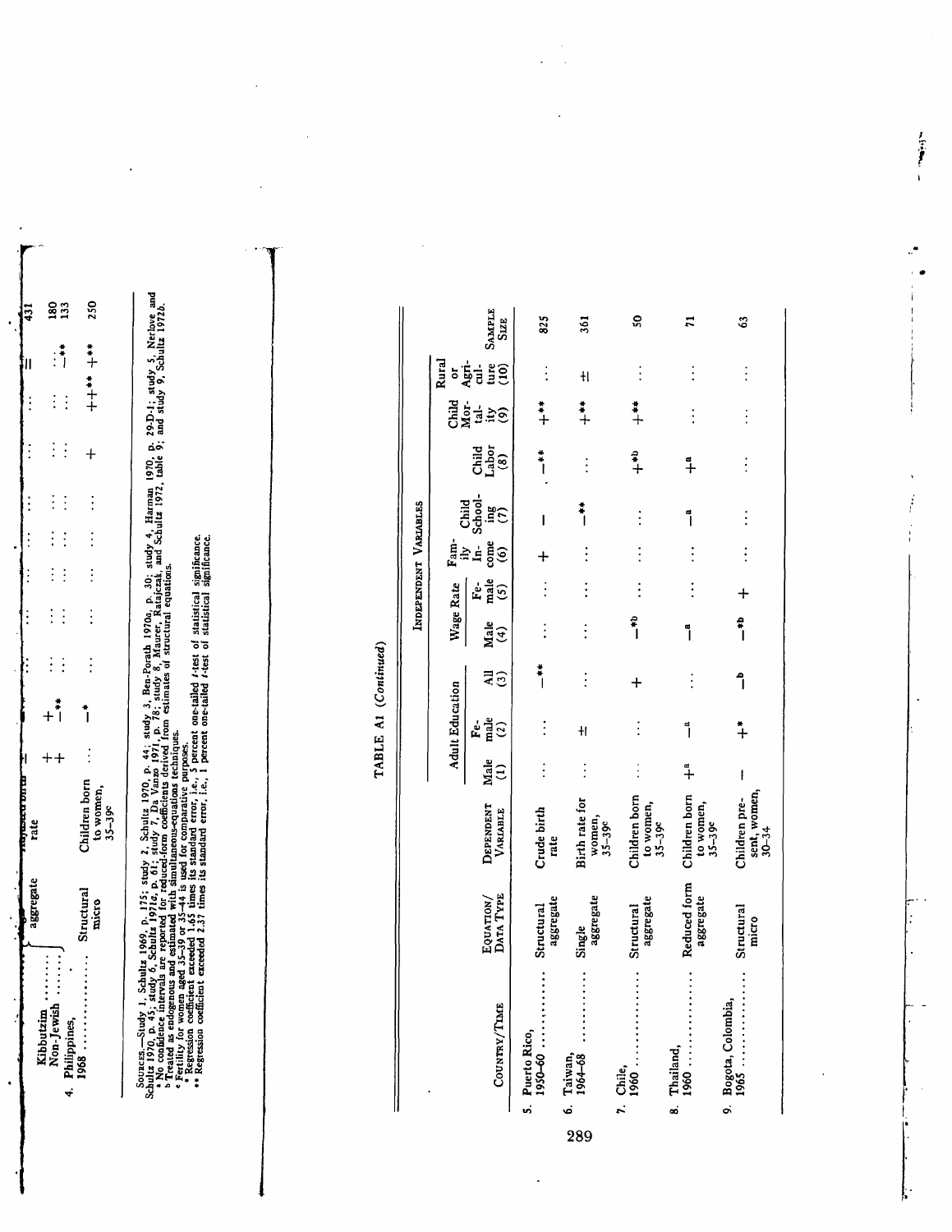| $3;$ study 4,<br>SAMPLE<br>Sources:—Study 1, Cain and Weininger 1967 (rev. 1971), tables 3 and 4; study 7, Willis 1971, p. 61a; study 3, Sanderson and Willis 1971, tables 2 and 3; study 4, $-$ Cain and Willis 1971, the strategy of the regression co<br>480<br>38<br>ş<br>g<br>38<br><b>Suze</b><br>$(2) \cdot (3)$<br>Interac-<br>$\ddot{ }$<br>don<br>$\overline{c}$<br>$\vdots$<br>$\vdots$<br>Wealth<br>human<br>Non-<br>$\vdots$<br>$\widehat{\mathbf{e}}$<br>$\ddot{\cdot}$<br>$\vdots$<br>$\vdots$<br>$\ddot{\cdot}$<br>Income<br>Family<br>$\tilde{c}$<br>$\vdots$<br>$\vdots$<br>$\vdots$<br>$\vdots$<br>$\ddot{\cdot}$<br>$\ddot{\cdot}$<br>Female<br>$\frac{1}{2}$<br>$\frac{1}{2}$<br>1<br>$\widehat{\epsilon}$<br>Earnings<br>$\vdots$<br>Wage or<br>$\vdots$<br>$\vdots$<br>$\ddot{\cdot}$<br>Male<br>$*$<br>$\frac{1}{2}$<br>$*$<br>Θ<br>$\ddot{+}$<br>$\ddagger$<br>$\vdots$<br>Female<br>$\frac{1}{2}$<br>$\ddot{\bullet}$<br>黄蜂<br>$*$<br>$\ddot{\tilde{}}$<br>$\ddot{\ddot{\tau}}$<br>ٲ<br>Education<br>ٲ<br>$\widehat{c}$<br>Adult<br>Male<br>$\ddot{*}$<br>$\widehat{z}$<br>married woman,<br>Children born per<br>married woman,<br>married woman,<br>married woman,<br>Children born per<br>Children born per<br>Children born per<br>DEPENDENT<br>VARIABLE<br>$35-44c$<br>40-44c<br>$rac{4}{5}$<br>$35-44c$<br>$40 - 44$<br>$35 - 44$<br>$35 - 44$<br>aggregateb<br>aggregate<br>aggregate<br>aggregate<br>DATA TYPE<br>EQUATION/<br>1940<br>1960<br>Single<br>1940<br>1960<br>Single<br>Single<br>Single<br>$\vdots$<br>$\vdots$<br>$\vdots$<br>$\vdots$<br>$\vdots$<br>$\vdots$<br>$\frac{1}{2}$<br>$\ddot{}}$<br>$\ddot{\cdot}$ :<br>1940 and 1960, grouped census:<br>$\vdots$<br>ġ,<br>INDEPENDENT VARIABLES<br>.<br>Married 14-21<br>Married 22 years or mor<br>$\vdots$<br>With interaction<br>$\ddot{\cdot}$<br>Urban $\ldots$<br>Nonwhite<br>Without interaction<br>Without interaction<br>1960 census grouped:<br>1960 census, SMSA:<br>With interaction<br>1960 census states:<br>Rural-farm<br>White |
|----------------------------------------------------------------------------------------------------------------------------------------------------------------------------------------------------------------------------------------------------------------------------------------------------------------------------------------------------------------------------------------------------------------------------------------------------------------------------------------------------------------------------------------------------------------------------------------------------------------------------------------------------------------------------------------------------------------------------------------------------------------------------------------------------------------------------------------------------------------------------------------------------------------------------------------------------------------------------------------------------------------------------------------------------------------------------------------------------------------------------------------------------------------------------------------------------------------------------------------------------------------------------------------------------------------------------------------------------------------------------------------------------------------------------------------------------------------------------------------------------------------------------------------------------------------------------------------------------------------------------------------------------------------------------------------------------------------------------------------------------------------------------------------------------------------------------------------------------------------------------------------------------------------------------------------------------------------------------------------------------------------------------------------------|
|                                                                                                                                                                                                                                                                                                                                                                                                                                                                                                                                                                                                                                                                                                                                                                                                                                                                                                                                                                                                                                                                                                                                                                                                                                                                                                                                                                                                                                                                                                                                                                                                                                                                                                                                                                                                                                                                                                                                                                                                                                              |
|                                                                                                                                                                                                                                                                                                                                                                                                                                                                                                                                                                                                                                                                                                                                                                                                                                                                                                                                                                                                                                                                                                                                                                                                                                                                                                                                                                                                                                                                                                                                                                                                                                                                                                                                                                                                                                                                                                                                                                                                                                              |
|                                                                                                                                                                                                                                                                                                                                                                                                                                                                                                                                                                                                                                                                                                                                                                                                                                                                                                                                                                                                                                                                                                                                                                                                                                                                                                                                                                                                                                                                                                                                                                                                                                                                                                                                                                                                                                                                                                                                                                                                                                              |
|                                                                                                                                                                                                                                                                                                                                                                                                                                                                                                                                                                                                                                                                                                                                                                                                                                                                                                                                                                                                                                                                                                                                                                                                                                                                                                                                                                                                                                                                                                                                                                                                                                                                                                                                                                                                                                                                                                                                                                                                                                              |
|                                                                                                                                                                                                                                                                                                                                                                                                                                                                                                                                                                                                                                                                                                                                                                                                                                                                                                                                                                                                                                                                                                                                                                                                                                                                                                                                                                                                                                                                                                                                                                                                                                                                                                                                                                                                                                                                                                                                                                                                                                              |
|                                                                                                                                                                                                                                                                                                                                                                                                                                                                                                                                                                                                                                                                                                                                                                                                                                                                                                                                                                                                                                                                                                                                                                                                                                                                                                                                                                                                                                                                                                                                                                                                                                                                                                                                                                                                                                                                                                                                                                                                                                              |
|                                                                                                                                                                                                                                                                                                                                                                                                                                                                                                                                                                                                                                                                                                                                                                                                                                                                                                                                                                                                                                                                                                                                                                                                                                                                                                                                                                                                                                                                                                                                                                                                                                                                                                                                                                                                                                                                                                                                                                                                                                              |
|                                                                                                                                                                                                                                                                                                                                                                                                                                                                                                                                                                                                                                                                                                                                                                                                                                                                                                                                                                                                                                                                                                                                                                                                                                                                                                                                                                                                                                                                                                                                                                                                                                                                                                                                                                                                                                                                                                                                                                                                                                              |
|                                                                                                                                                                                                                                                                                                                                                                                                                                                                                                                                                                                                                                                                                                                                                                                                                                                                                                                                                                                                                                                                                                                                                                                                                                                                                                                                                                                                                                                                                                                                                                                                                                                                                                                                                                                                                                                                                                                                                                                                                                              |

290

 $\ddot{\phantom{0}}$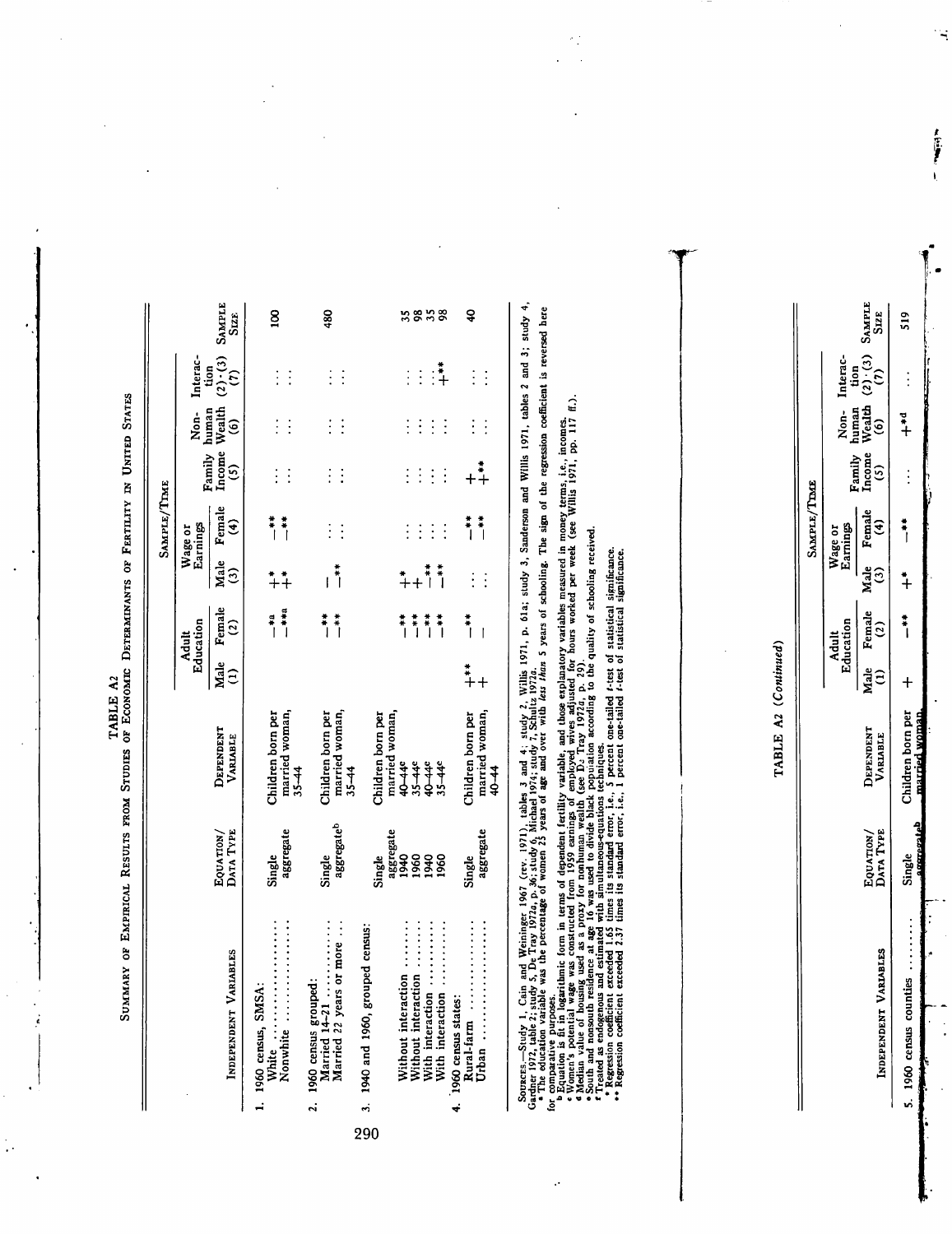|                                                             |                        |                                                  |                         |                           |                                | SAMPLE/TIME             |                               |                                       |                                                 |                       |
|-------------------------------------------------------------|------------------------|--------------------------------------------------|-------------------------|---------------------------|--------------------------------|-------------------------|-------------------------------|---------------------------------------|-------------------------------------------------|-----------------------|
|                                                             |                        |                                                  |                         | Education<br><b>Adult</b> |                                | Earnings<br>Wage or     |                               | Non-                                  | Interac-                                        |                       |
| INDEPENDENT VARIABLES                                       | EQUATION/<br>DATA TYPE | DEPENDENT<br>VARIABLE                            | Male<br>$\widehat{z}$   | Female<br>$\widehat{c}$   | Male<br>$\widehat{\mathbf{c}}$ | Female<br>$\widehat{f}$ | Income<br>Family<br>$\hat{c}$ | Wealth<br>human<br>$\hat{\mathbf{e}}$ | $(2) \cdot (3)$<br>tion<br>$\widehat{\epsilon}$ | SAMPLE<br><b>SIZE</b> |
| 5. 1960 census counties                                     | aggregateb<br>Single   | married woman,<br>Children born per<br>$35 - 44$ | $\,{}^+$                | $\frac{1}{4}$             | $\ddagger$                     | $\ddot{\ast}$           | $\vdots$                      | $\ddot{ }$                            | $\vdots$                                        | 519                   |
| 6. 1968 suburban household                                  | micro<br>Single        | married woman,<br>Children born per<br>$35 - 39$ |                         | $\ddot{1}$                |                                |                         | $\ddagger$                    | $\ddot{\cdot}$                        | $\vdots$                                        | 513                   |
| 7. 1967 survey of economic<br>opportunity:                  |                        |                                                  |                         |                           |                                |                         |                               |                                       |                                                 |                       |
|                                                             |                        | married woman,<br>Children born per              |                         |                           |                                |                         |                               |                                       |                                                 |                       |
| present<br>Black married, husband<br>White married, husband |                        | $35 - 39$                                        | $\ddot{}}$              |                           | $+$                            | in                      | $\vdots$                      |                                       |                                                 | 1,098                 |
| $\vdots$<br>present<br>Black not resident in South          |                        | $35 - 39$                                        | $\ddot{\tau}$           |                           | ₩                              | <b>Taik</b>             | $\vdots$                      |                                       | $\ddot{\cdot}$                                  | 475                   |
| at age 16 <sup>e</sup>                                      | Structural             | $35 - 39$                                        | $\ddot{\ddot{\}}$       | $\ddot{*}$                | $\ddot{*}$                     | $\ddot{=}$              | $\vdots$                      |                                       | $\ddot{\cdot}$                                  | 158                   |
| present<br>Black married, husband<br>White married, husband | micro                  | 40-44                                            | $\ddot{\ddot{\}}$       | $\ddot{}$                 | $+$                            | $-$ **f                 | $\vdots$                      | $\ddagger$                            | $\vdots$                                        | 1,138                 |
| present<br>Black not resident in South                      |                        | 40-44                                            | $\ddot{}$               | $\div$                    | $***$                          | ч                       | $\vdots$                      |                                       | $\vdots$                                        | $\ddot{4}$            |
| at age 16e                                                  |                        | 40-44                                            | $\ddot{\ddot{\text{}}}$ | $\ddot{+}$                | $+$                            | $-1$                    | $\ddot{\ddot{\cdot}}$         |                                       | $\vdots$                                        | 116                   |

291

 $\hat{\mathcal{O}}$ 

 $\ddot{\phantom{0}}$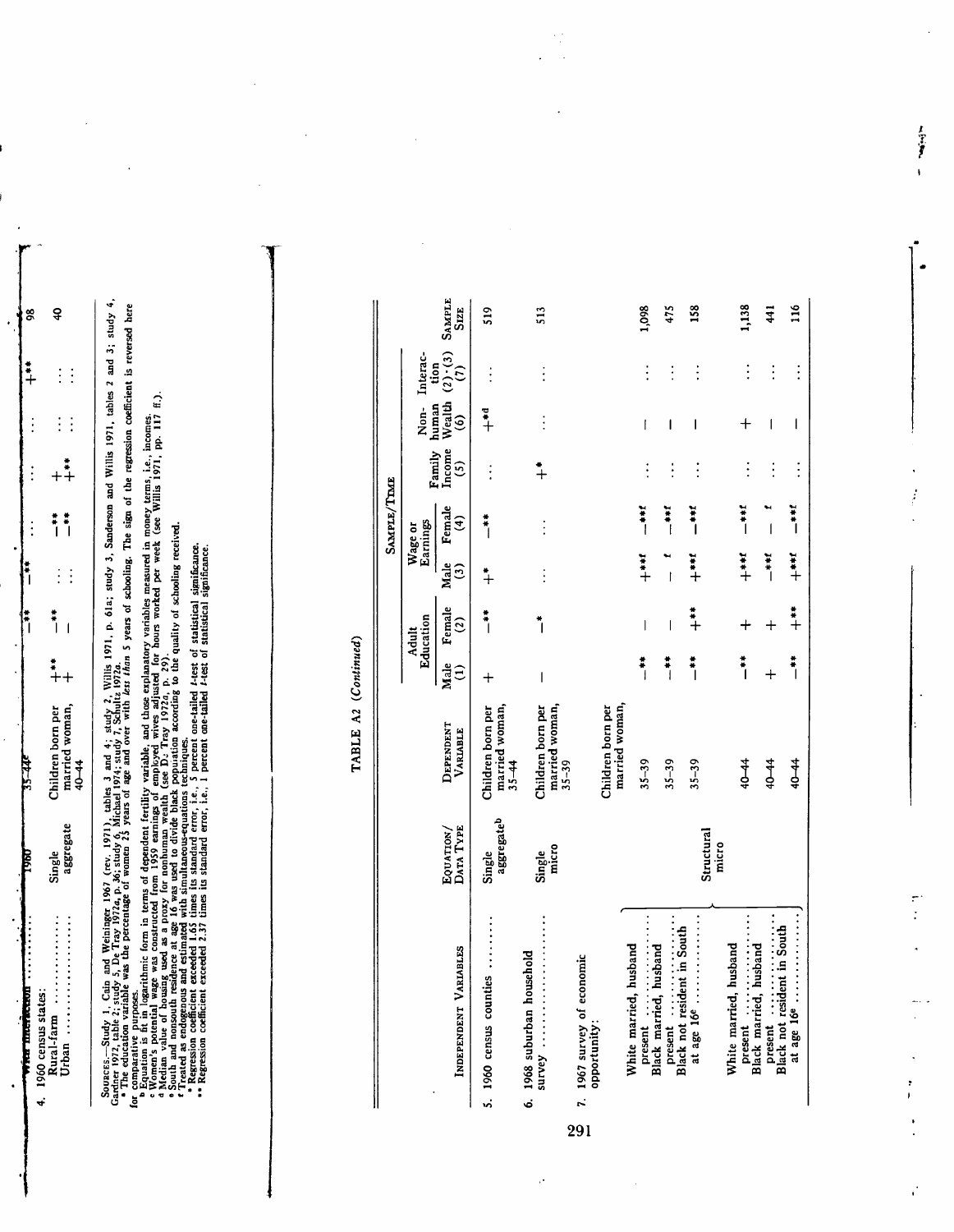# Comment

# James Tobin Yale University

Paul Schultz's paper provides a very useful summary of current economic hypotheses about human fertility, with succinct commonsense versions of their theoretical rationales. I was grateful also for his account of past empirical attempts to test these hypotheses and estimate their parameters. The paper then turns to the regional time series available for Taiwan, which Schultz analyzes with great ingenuity and methodological sophistication.

Over the period 1964—69 in Taiwan, fertility declined about 20 percent. Age-specific birth rates fell in all age brackets except the youngest, 15—19. The declines, in percentage of the 1966 levels, were systematically related to age, ranging from 3 percent for 20—24-year-old women to 75 percent for 40—44-year-old women. The association of larger relative declines with higher age is virtually monotonic.

How are these facts to be explained? Certain possible explanatory variables have been trending in the "right" directions. Public birth control program inputs have greatly risen. Child-survival rates have increased, diminishing the occasion for replacement births. The agricultural proportion of the population has diminished, and the conventional hypothesis is that industrialization and urbanization bring lower fertility. The educational attainments of women have increased; the hypothesis is that education raises the opportunity cost of childbearing and child rearing. On the other hand, male educational attainment has also grown, though by less than female, and the new standard hypothesis is that this trend should increase the birth rate.

Paul Schultz's study may be viewed as an attempt to see whether these possible explanatory trends do in fact account for the observed declines in birth rates. If they do, he reasons, the fertility declines should be most pronounced in those geographical areas where the trends are most pronounced. Schultz has districtwide data for 361 administrative regions.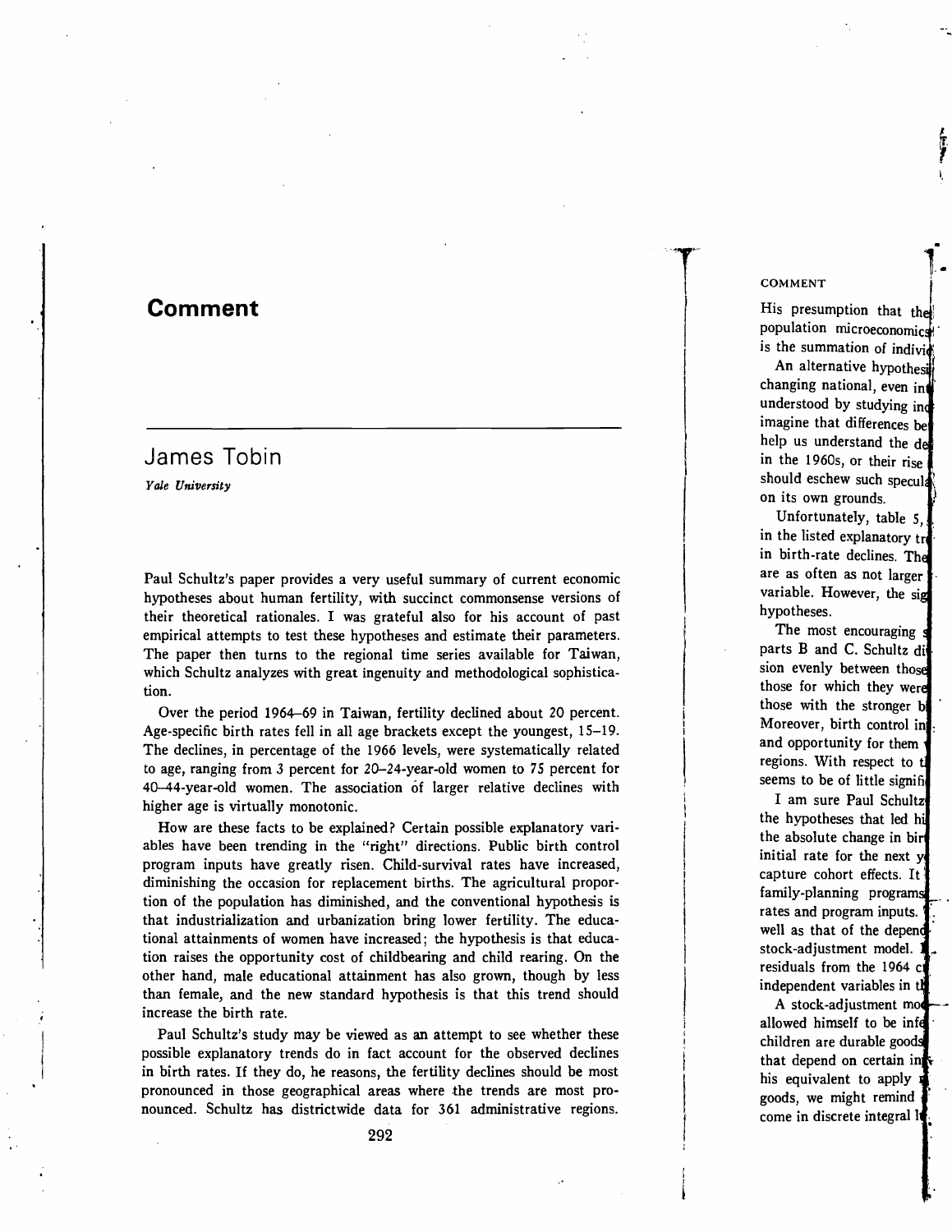# COMMENT 293

His presumption that these are useful data is consistent with current population microeconomics. The presumption is that aggregate fertility is the summation of individual behavior and decision.

An alternative hypothesis would be that individual fertility responds to changing national, even international, cultural norms, which are not to be understood by studying individual or regional differences. I find it hard to imagine that differences between U.S. states or counties would do much to help us understand the decline in age-specific birth rates in this country in the 1960s, or their rise in the 1940s. But as an amateur in the field, I should eschew such speculations and return to considering Schultz's paper on its own grounds.

Unfortunately, table 5, part A, indicates that interregional differences in the listed explanatory trends did little to explain interregional differences in birth-rate declines. The standard errors of estimate of the regressions are as often as not larger than the standard deviations of the dependent variable. However, the signs of the coefficients generally conform to the hypotheses.

The most encouraging statistical results are those reported in table 5, parts B and C. Schultz divides the regional observations for each regression evenly between those for which birth rates were high in 1964 and those for which they were low in 1964. Of high 1964 birth-rate regions, those with the stronger birth control programs had the largest declines. Moreover, birth control inputs made more of a difference where the need and opportunity for them was greater, in the "high" rather than the "low" regions. With respect to the other explanatory variables, the partitioning seems to be of little significance.

I am sure Paul Schultz has already thought of better ways of testing the hypotheses that led him to this partitioning. It does make sense that the absolute change in birth rate depends on the initial rate—perhaps the initial rate for the next younger age group would be better—in order to capture cohort effects. It does make sense that the marginal efficacy of family-planning programs depends on the interaction of initial birth rates and program inputs. The initial levels of the independent variables, as well as that of the dependent variable, would enter if one had in mind a stock-adjustment model. But I am not sure I see the logic of using the residuals from the 1964 cross section as an interactive factor with all the independent variables in the regressions of 1964—69 differences.

A stock-adjustment model is what one would come up with if he really allowed himself to be infected by the spirit of this meeting, namely that children are durable goods that yield utility-generating services in amounts that depend on certain input flows. But before we ask Dale Jorgensen or his equivalent to apply neoclassical investment theory to these durable goods, we might remind him of some of their peculiar properties. They come in discrete integral lumps; they cannot be bought or sold in the used-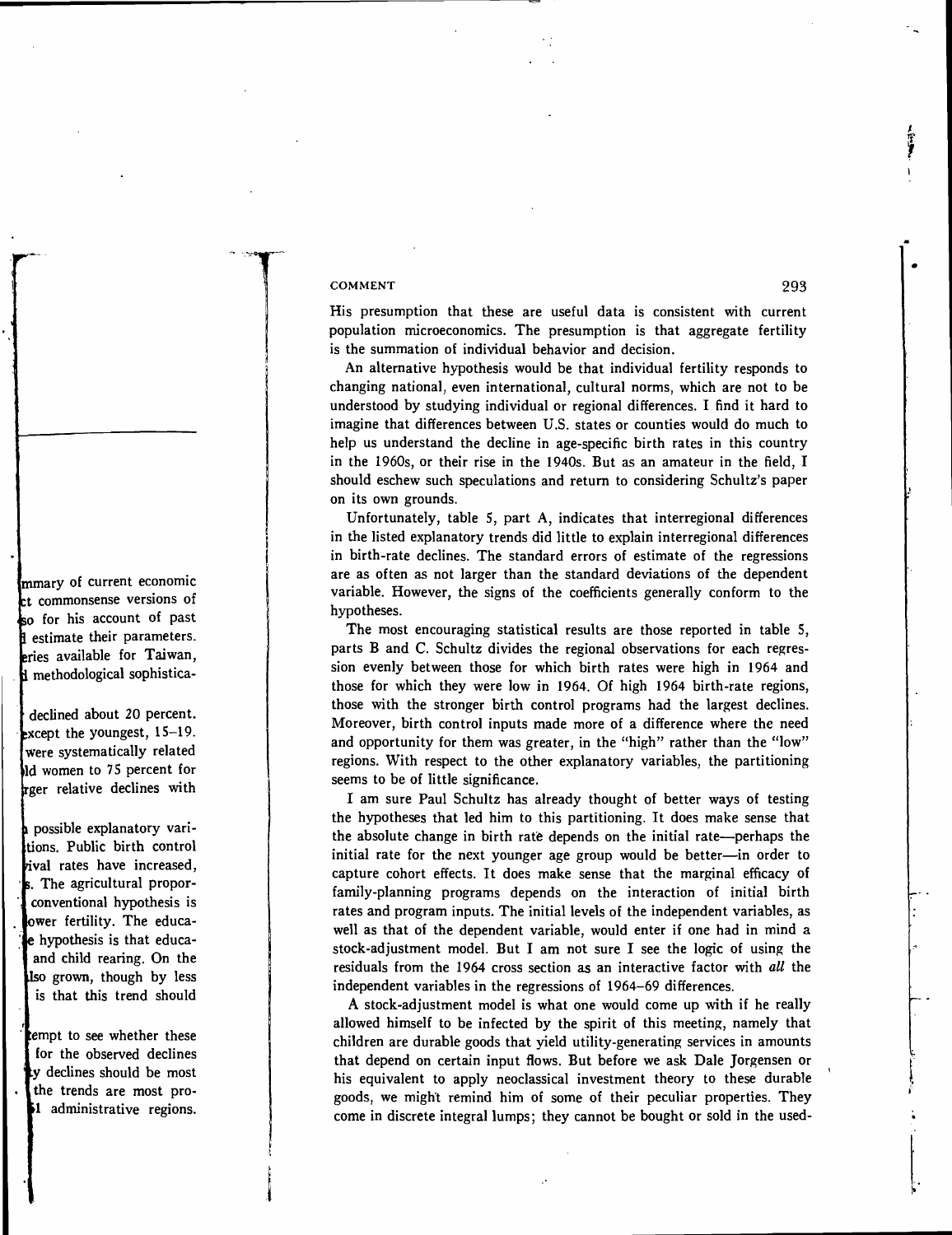$\ddot{\phantom{0}}$ 

child market or scrapped at will; the rental market is highly imperfect; delivery time is more than normally uncertain; their qualities are very uncertain cx ante, and ex post control of quality is quite limited; their own requirements and tastes alter the household utility function, and so on. Suppressing these concerns and looking at the problem as one of durable goods investment, I am led to some other questions about Schultz's specifications.

The first concerns the treatment of the survival rate. The rate used is the theoretical probability of survival to age 15, calculated from specific age-mortality rates for each year. Choice of this variable seems to imply that families calculate changes of survival cx ante, and beget extra children in advance to allow for expected attrition. Given that the mean survival rate appears to be 0.94 in 1966 and given the discreteness of choices available to an individual family, I find this description of behavior implausible.

In the text Schultz suggests a different scenario—specific replacement of lost children by subsequent births. The opposite hypothesis would be discouragement, in the literal sense of loss of heart. This matter could be tested directly if individual observations were available, but here Schultz has only regional aggregates. A low survival rate in the past may have contributed to an aggregate stock of children below desired stocks, but unexpected or regretted births may have contributed to the opposite. In any case, the logical variable would seem to be the number of living children per 1,000 mothers in the region, parceled out by age of mother if possible.

If the replacement scenario is correct, one could expect the elasticity of the birth rate with respect to the survival rate to be greater the older the mother. An older woman has less time to make the replacement. Schultz's tables do disclose some tendency in this direction.

My second question concerns the interpretation of the regional proportions of persons in agriculture or with education. Movements over time in these proportions occur mainly through the young, who adopt or attain different characteristics from their elders. How does the fact that the region is becoming less agricultural and better educated affect the behavior of families whose occupation and education were already fixed long ago? I would have more confidence in estimates of the effects of these variables on birth-rate declines if the significant coefficients were systematically concentrated on the younger age brackets.

In the level cross-section regressions, these proportions presumably represent mainly long-standing differences among regions, differences which may well affect family size targets. The appropriate dependent variable is then the stock of children per 1,000 women, age-corrected, not the birth rate. Clearly an interregional difference in such a proportion is not the same thing as an intertemporal change in the proportion for a given region. If region A is and always has been better educated than region B, the difference is diffused over all age brackets. If region B be-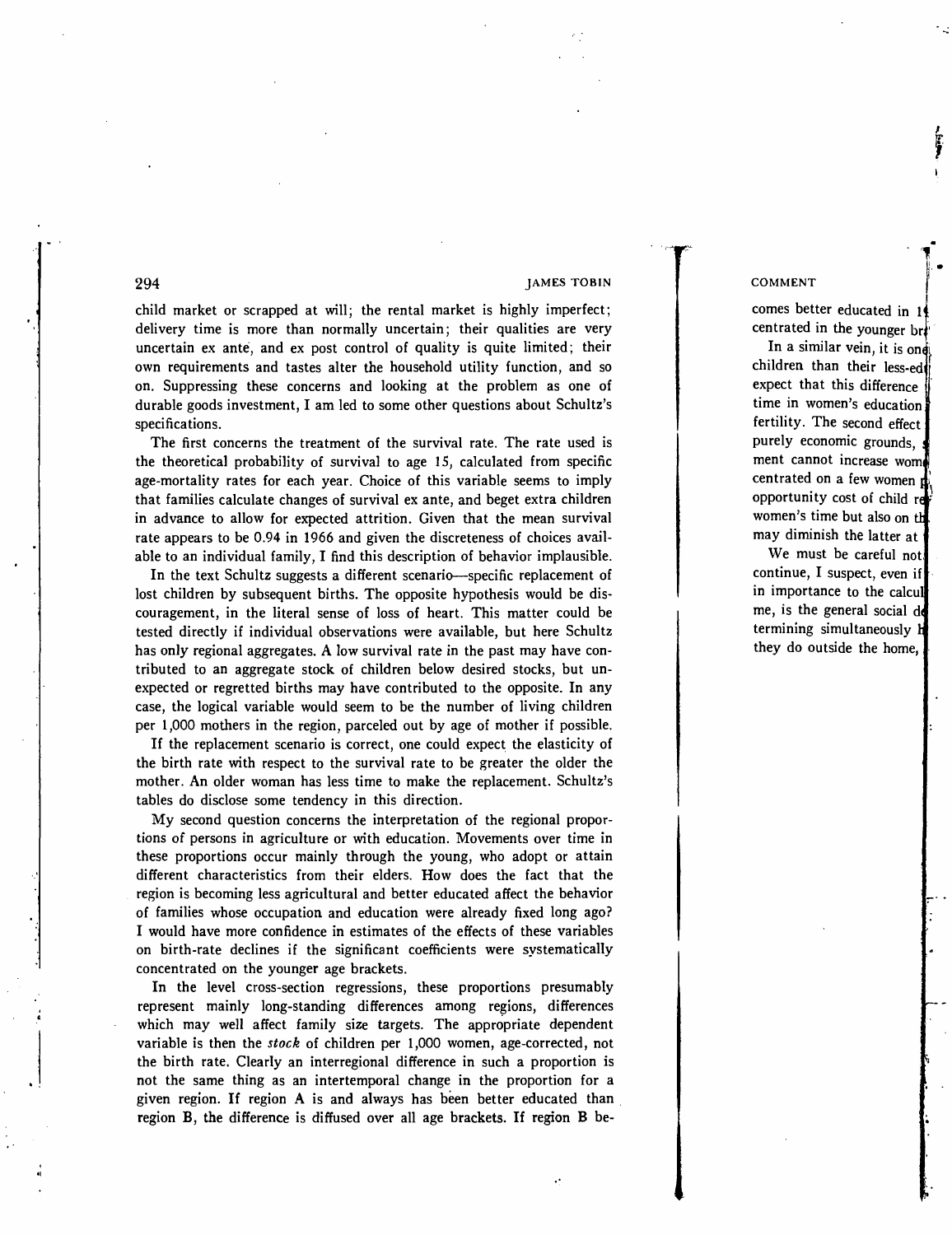# $COMMENT$  295

comes better educated in 1969 than it was in 1964, the difference is concentrated in the younger brackets.

In a similar vein, it is one thing to find that educated women have fewer children than their less-educated contemporaries. It is another thing to expect that this difference will predict how much a general increase over time in women's education in a country or a region will diminish overall fertility. The second effect will be weaker than the first. This follows on purely economic grounds, since a general advance in educational attainment cannot increase women's wages as much as a similar advance concentrated on a few women puts them ahead of their peers. In any case, the opportunity cost of child rearing depends not only on the market value of women's time but also on the time required for child rearing, and education may diminish the latter at the same time that it raises the former.

We must be careful not to prove too much. Human reproduction will continue, I suspect, even if all women are college educated. At least equal in importance to the calculations of the new home economics, it seems to me, is the general social definition of the appropriate role of women, determining simultaneously how much schooling they get, how much work they do outside the home, and how many children they have.